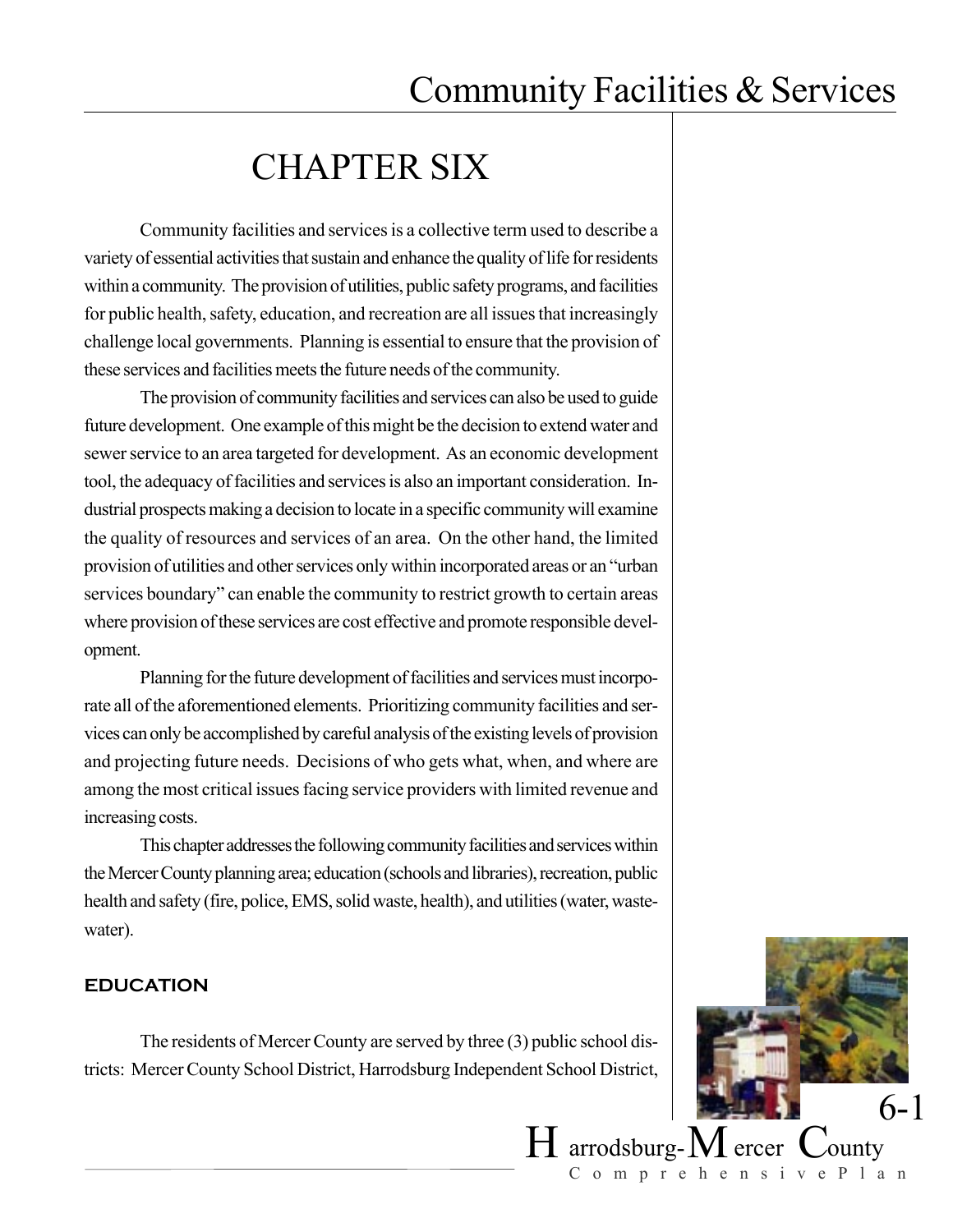and Burgin Independent School District. Figures 6-1 shows the location of each school district, while Figure 6-2 displays information on school enrollment rates. Table 6-1 displays comparative statistical information for each school and district as compared to the State of Kentucky overall.

## *Mercer County School District*

The Mercer County School District includes all areas of the county not within the city limits of Harrodsburg or Burgin. Schools included as part of the Mercer County School District are: Mercer County Elementary, King Middle School, and Mercer County High School. In addition the school district operates the Mercer County Alternative Learning Center for students enrolled in 4th through 12th grades.

Enrollment in the Mercer County School District has slightly increased by 164 students 7.9% over the last five (5) years (1999-2003). Average daily attendance during this time period fluctuated between 92.3% to 93.3%. On the 2001- 2002 Report Card for the Mercer County School District, it is reported that the district has a 95.3% attendance rate which is higher than the state average of 94.2% and higher than the Independent School Districts for Harrodsburg and Burgin. The dropout rate for the district (1.7%) is lower than that of the state overall at 3.2% and each district. There are more students to teachers (16:1) for the district than the state overall and the other school districts. However, the student to computer ratio is 4:1 which exceeds the state ratio of 5:1 and the other districts. Although the drop out rate for the district is lower (1.7%) than the state (3.2%) and other districts, the rate of students going to college after completing high school is much lower than the state or other district. Of those graduating during the 2001-2002 school year, only 39.8% went to college, 2.9% went into the military, 41.5% went to work, 6.4% had vocational or technical training, 5.8% worked and went to school, with 3.5% categorized as "Not Successful". Specific statistics for the district and each school in the district as compared to the state and other Mercer County schools are shown in Table 6-2.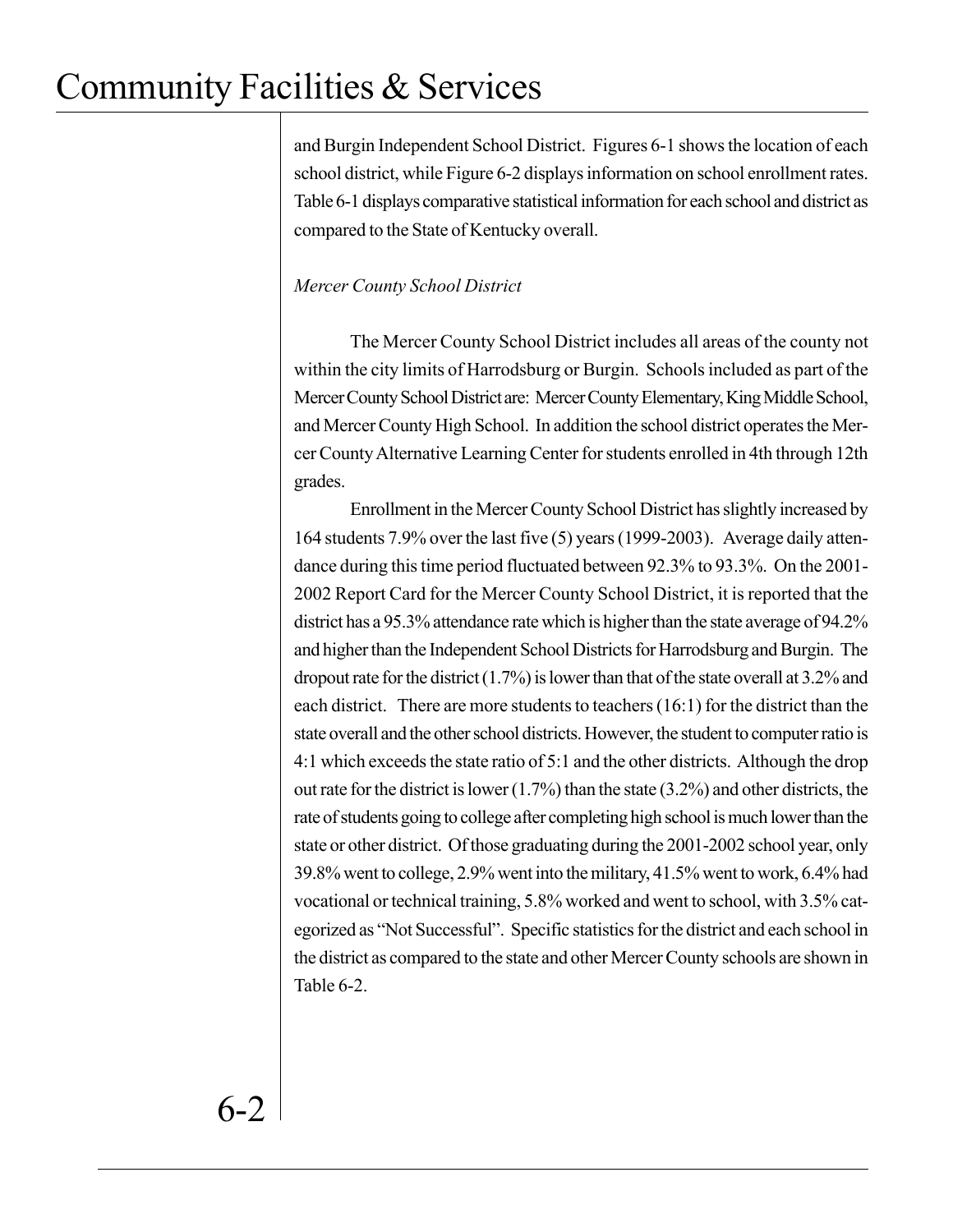## *Harrodsburg Independent School District*

The Harrodsburg Independent School District encompasses a one (1) mile radius from the courthouse within the city limits and is comprised of four (4) schools: Evan Harlow Elementary School, Harrodsburg Independent Middle School, and Harrodsburg High School. In addition, the district operates the Harrodsburg Day Treatment Center which is an alternative school for middle and high school students.

Enrollment for the Harrodsburg Independent School District is reported at 912 students which is a slight decline (-6.9%) over the past five (5) years from 1999-2003. Average daily attendance during this time period has fluctuated between 90.9% to 95.4%. On the 2001-2002 Report Card for the Harrodsburg Independent School District, it is reported that the district has a 95.0% attendance rate which is higher than the state average of 94.2% and higher than Burgin Independent School District. The dropout rate for the district (3.8%) is higher than that of the state overall and the Mercer County School District. The ratio of students to teachers is equal to the state and Burgin Independent at 15:1. The student to computer ratio is equal to the state average of 5:1. Of those graduating during the 2001-2002 school year, the majority 70% went to college, 0% went into the military, 22.5% went to work, 7.5% had vocational or technical training, 0% worked and went to school, with 0% categorized as "Not Successful".

### *Burgin Independent School District*

The Burgin Independent School District that been at its present location since 1963. Both the Burgin High School and Burgin Elementary School are located in the same building located at 440 East Main Street. Even though grades K-12 are located within the same building, Burgin Schools are divided into three (3) individual levels: Elementary (K-5th Grade), Middle (6th-8th Grades), and High School (9th-12th Grades). The schools are located in separate areas of the building and have their own distinct bell schedule, lunch, and programs. Burgin School employs an alternative calendar for its operation. School typically begins in early August. At the end of each nine (9) week grading period, a two (2) or three (3) week break is scheduled. The breaks usually occur in early October

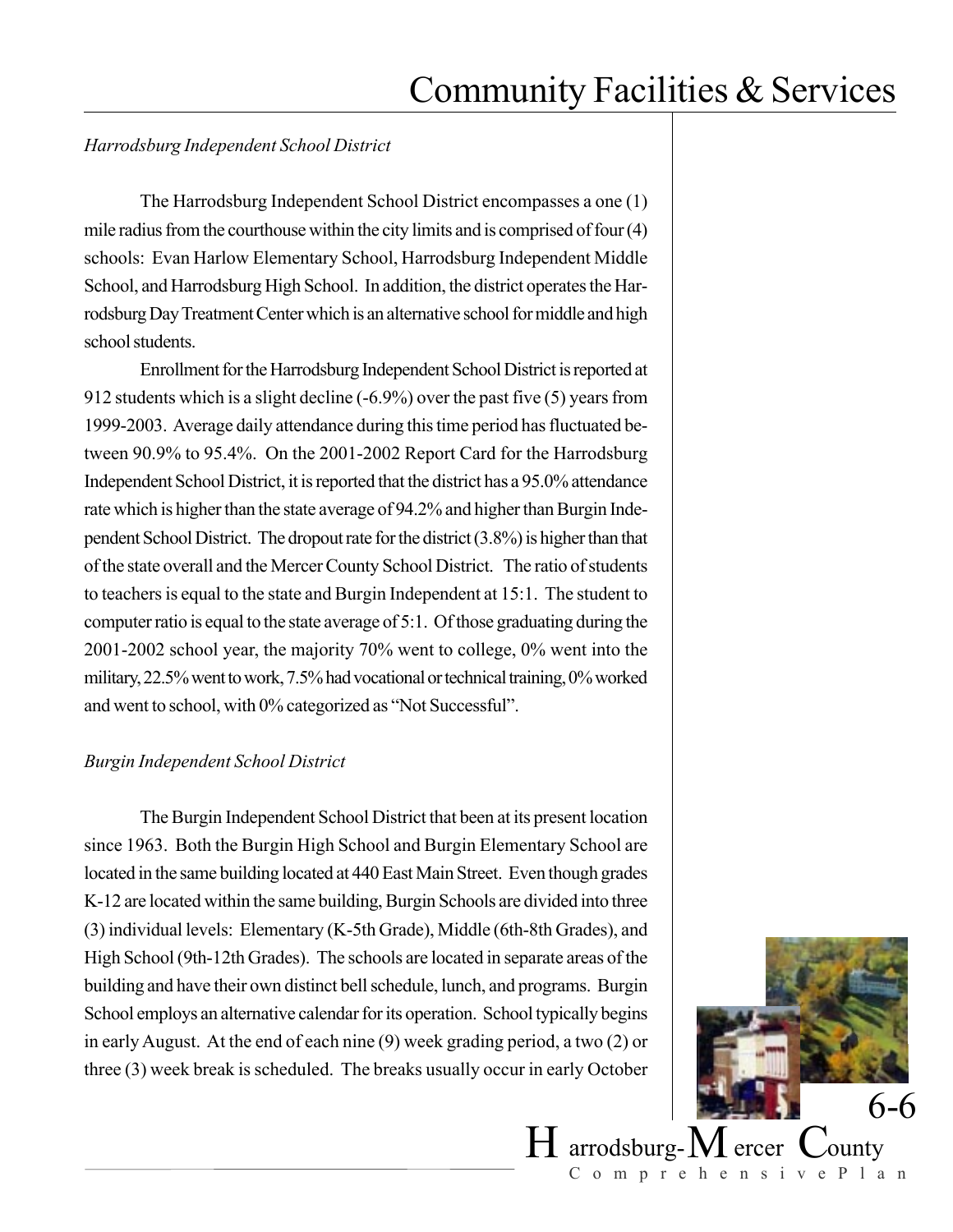(two weeks), Christmas (two weeks), and late March (three weeks). School ends the first week of June with a eight week summer vacation. It is important to note that the Wilderness Trace YMCA offers, for a fee, a day care center located on the Burgin School Campus.

Enrollment in the Burgin Independent School District has increased by 39 students or 10.3% over the last five (5) years (1999-2003). Average daily attendance during this time period fluctuated between 91.8% to 95.4%. On the 2001- 2002 Report Card for the Burgin Independent School District, it is reported that the district has a 94.7% attendance rate which is higher than the state average of 94.2% and lower than the Mercer County School District and Harrodsburg Independent School District. The dropout rate for the district (4.3%) is higher than the state and other school districts. The ratio of students to teachers is less than the state and Harrodsburg Independent School District at 14:1. The student to computer ratio of 4.2:1 exceeds the state average and the Harrodsburg Independent School District. Of those graduating during the 2001-2002 school year, 56.3% went to college, 6.3% went into the military, 25% went to work, 6.3% had vocational or technical training, 0% worked and went to school, with 6.3% categorized as "Not Successful". As compared to the state and other districts, the percentage of students going to college exceeded that state average of 54% and the Mercer County School District at 39.8%.

## AREA COLLEGES & UNIVERSITIES

Although there are no colleges or universities in Mercer County, there are thirty-nine (39) places of higher education within sixty (60) miles of the county. Table 6-2 lists these facilities, location, and 2002 Enrollment. The closest facility, located only ten (10) miles away, is Centre College in Danville. Centre College, founded in 1819, is a small private, co-educational, 4-year liberal arts college, which confers Bachelor of Arts and Bachelor of Science degrees.

## KENTUCKY TECHNICAL SCHOOLS WITHIN 60 MILES OF HARRODSBURG

There are a total of twenty (20) vocational/technical schools within sixty (60) miles of Harrodsburg. The closest of which is Harrodsburg ATC, a Kentucky Tech secondary school (Sec), called an Area Technology Center (ATC).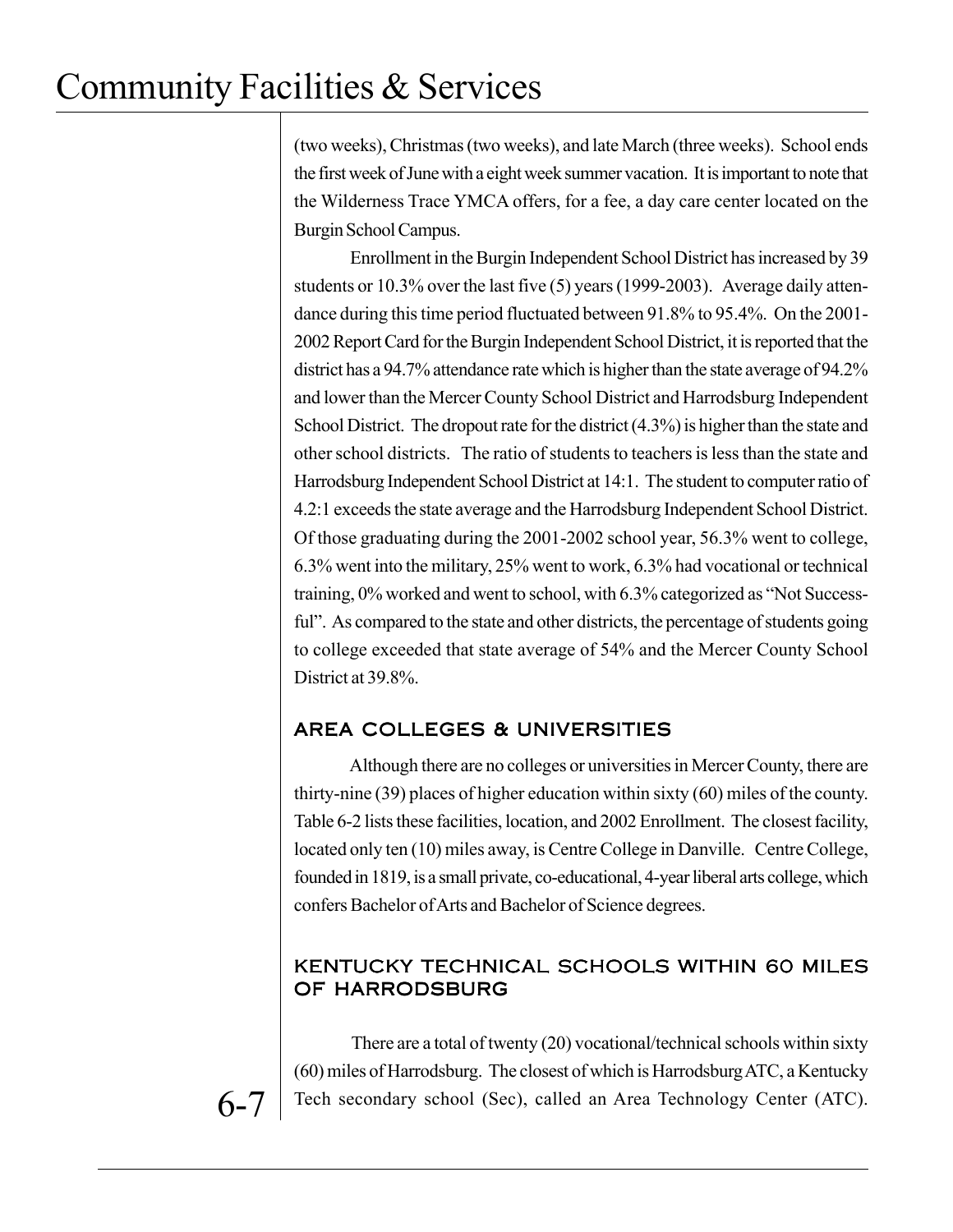The school is operated by the Cabinet for Workforce Development. Table 6-3 lists all technical and vocational schools within sixty (60) miles of Harrodsburg.

## MERCER COUNTY LIBRARY SERVICE

The City of Harrodsburg and Mercer County are served by one (1) public library. The Mercer County Public Library has been located on Lexington Street in downtown Harrodsburg since the early 1970's and in 1991 underwent extensive renovation and remodeling. The hours of operation are currently 9:00 am - 7:30 pm Monday-Thursday, 9:00 am - 5:00 pm Friday and Saturday, and 1:00 pm - 5:00 pm on Sunday. The library's collection size, as of June 30, 2003, was 71,636 volumes, with circulation for the 2002-2003 fiscal year being 177,838. In November 1995, the library initiated an automated system for cataloging and circulation. This system allows patrons to search the OPAC (online public access catalog) by title, author, subject, keyword, or Dewey Decimal classification number for all material owned by the Mercer County Public Library. Through the library's affiliation with OCLC (Online Computer Library Center in Dublin, Ohio) and the Interlibrary Loan system, the library is able to borrow materials via compuer from public, academic, and special libraries across the U.S.

The library has an extensive genealogical reference library with family histories, census reports, cemetery records, marriage bonds, vital statistics, church histories, and military records. A collection of donated yearbooks from Harrodsburg High School and Mercer County High School is housed at the library. The library also has a complete collection of Draper Manuscripts on microfilm.

A variety of programming is offered for both children and adults. Children's programs include a story hour for pre-schoolers and kindergartners during the school year. A Summer Reading program is offered for preschoolers and children through the fourth grade. For children under three (3) years old, the library offers Toddler Tales and Nursery Tales. The children's librarian also conducts an outreach program to daycare centers, public and private schools, and other community events. Adults can participate in Tuesday Morning Coffees and special National Library Week activities, as well as those programs offered through the Harrodian Arts Series.

Additional services include the provision of large print books, books on

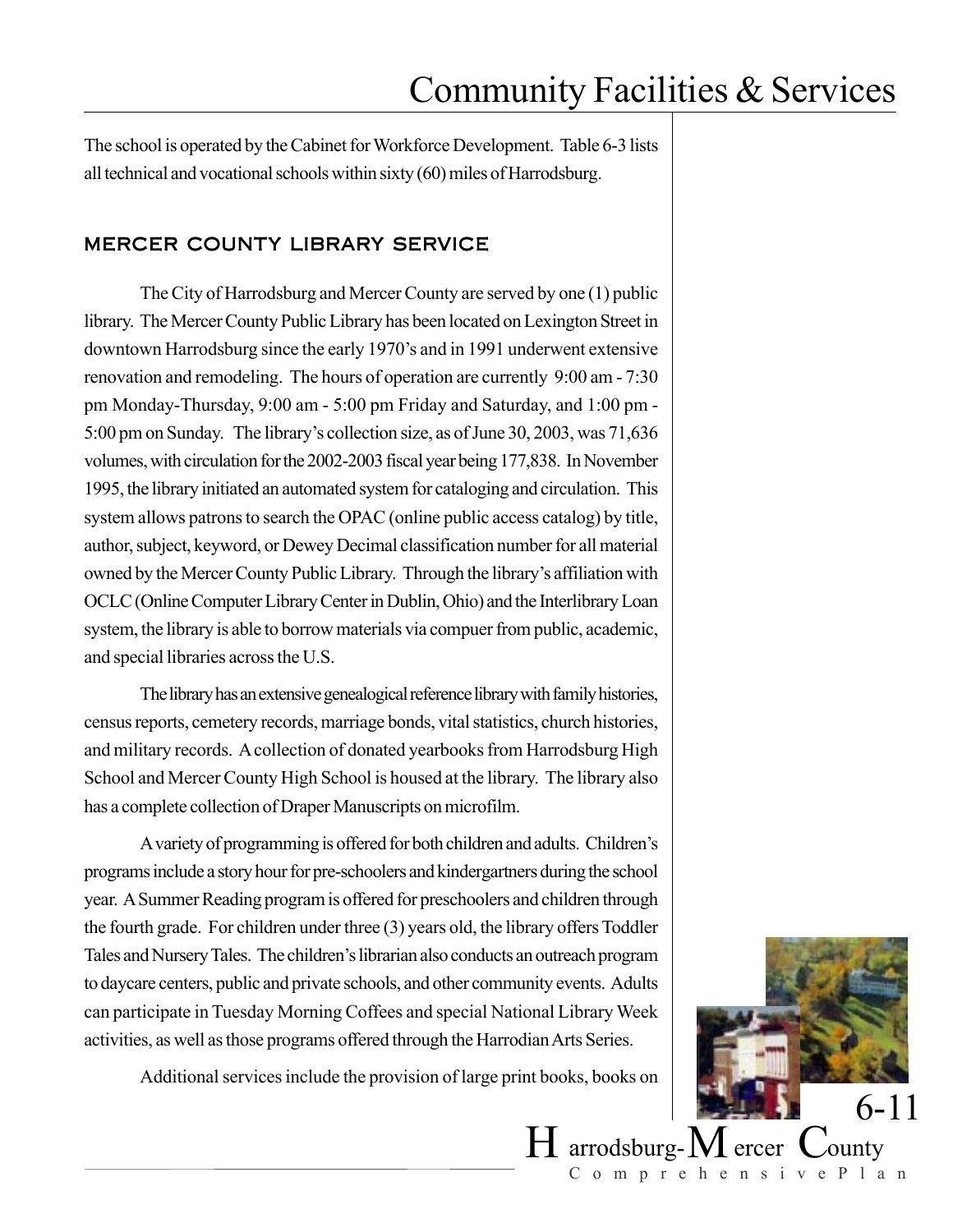tape, as well as an extensive Kentucky collection. There is a Bookmobile Service that travels the county year round on a two-week schedule with community, school, and individual stops. The library has a special toy collection, "Joy's Toys", designed for check-out for children with disabilities. The library also has exhibit areas available for a variety of displays, and meeting rooms available for community groups.

Within the last two (2) years, the library has acquired adjoining property for the purpose of expansion when feasible. Currently, the library is working with a consultant to develop a revised long range plan. The purpose of this study is to look at current trends and anticipated needs within the community, so that library services can be tailored to meet those needs.

## RECREATIONAL FACILITIES

Leisure and recreation are increasingly important elements contributing to the overall quality of life in a community. Unlike other community facilities discussed in this chapter, the provision of recreational facilities and programs is not always viewed as essential. Therefore securing public funds can often be difficult. However, the citizen's of Mercer County have a variety of opportunities for recreation. In addition the county is rich in natural resources that have recreation potential.

According to the *Legacy Plan: A Vision for the Future of Mercer County*, a study conducted by the Department of Landscape Architecture at the University of Kentucky, the county is doing well with 12.2 acres of open space per 1,000 people, since the national average is 10.5 acres per 1000 people. However, when compared to the National Parks and Recreation and Association Areas and Facilities Standards (NRPA), Mercer County needs to expand its trail systems, basketball courts, tennis courts, and playgrounds. The plan compares county facilities with NRPA standards and makes recommendations for the development of various recreational facilities. In conjunction with this study, it is recommended that the county develop a recreational master plan in the near future and incorporate/require the provision of recreational facilities as development proposals are submitted to the planning commission.

Existing recreational opportunities are listed below.

**Public**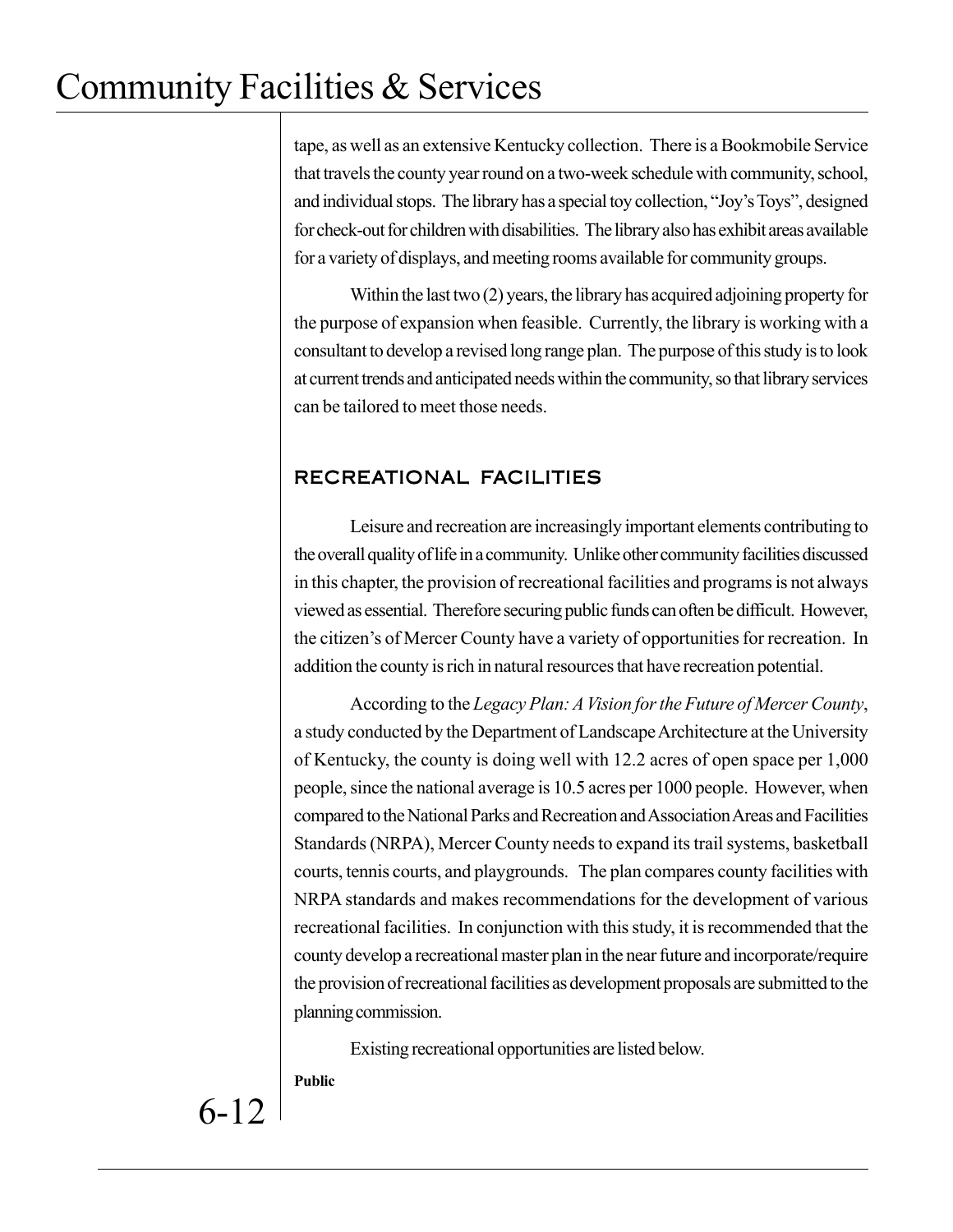Anderson/Dean Park Creative Playground Lion's Club Park Old Fort Harrod State Park Olde Towne Park Salt River Park Young's Park West Lane Park

#### **Schools**

Burgin High School and Elementary School Harrodsburg Evan Harlow Elementary Mercer County Elementary School Harrodsburg High School and Elementary School Mercer County High School King Middle School Central Kentucky Christian School

#### **Private/Open**

Bright Leaf Golf Course Dix River Boat Dock Cane Run Fishing Marina Chimney Rock Marina Pandora Marina Royalty's Fishing Camp Chimney Rock RV Park Mercer Fish & Game Farm Walker's Mid-Lake Marina Cummins Ferry Campground & Marina Bluegrass Fitness Center Harrodsburg Baptist Church Recreational Outreach Center

Most notable is Anderson-Dean Park which is located north of the city limits of Harrodsburg on U.S. 127. The park, still under construction, contains over 200 acres and currently houses an office, outdoor swimming pool, baseball complex, four (4) soccer fields, two (2) softball fields, two (2) full-court basketball courts, two (2) volleyball courts (sand), and a 2.5 mile walking track and shelter house. In addition, the park houses the Mercer Count Senior Facility which was moved from its former location on East Broadway Street. The current master plan for the park shows the following facilities to be available once the facility is complete:

Senior League Field Major League Field Minor League Field Tee Ball Field Softball Fields (2) Regulation Soccer Field and three (3) soccer fields for those aged 6 to 14

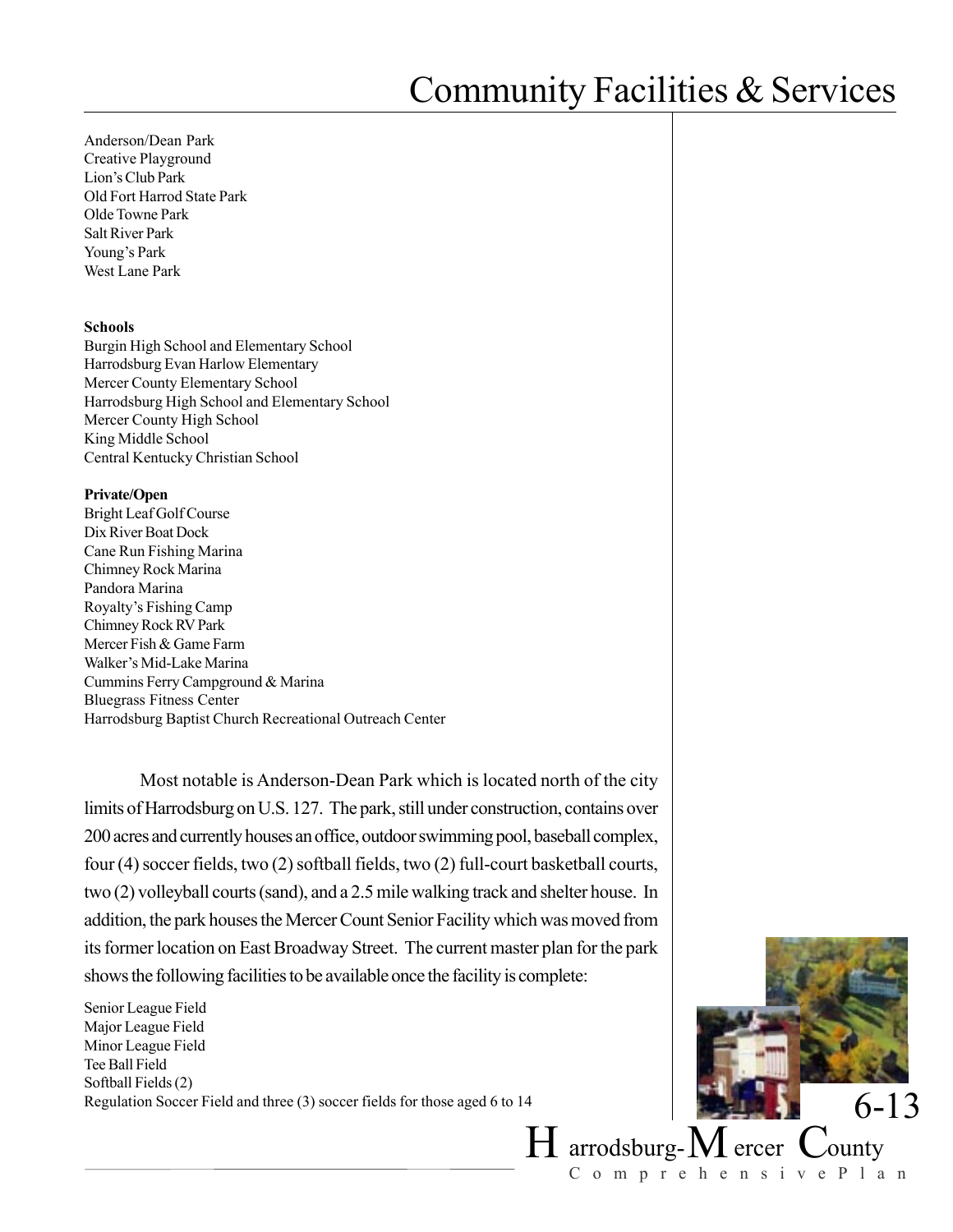Football Field Basketball Courts Tennis Courts Amphitheater Future Indoor Recreation Complex Picnic Shelter Playgrounds (4) Sand Volleyball Court Horseshoe Pits Croquet Reservoir Senior Citizen Center Hitachi Shelter Walking/Bicycle Trails Concession Stands and Restrooms Small pond Central Maintenance Facility Park Office - Thomas Logan House

It is important to note that the Anderson/Dean Park is currently overseen by the Mercer County Parks and Recreation Board. The board was formed in 1994 and is comprised of thirteen (13) members. Six (6) of these members are appointed by the Mercer County Fiscal Court, six (6) are appointed by the City of Harrodsburg, and one (1) is appointed by the City of Burgin. Although, this committee was formed for the sole purpose of administering activity concerning the park, it is recommended that this committee expand its area of responsibility to include all recreational facilities within the county and cities. Activities would include inventorying all existing facilities, creating a recreational improvement program and linkages between facilities.

In addition, it is important to note that Mercer County plays host to the Fair and Horse Show each July. It is one of largest and oldest continually held county fairs in Kentucky. A parade, beauty contest, horse show and livetock judging are just a few of the activities featured at the Mercer County Fair and Horse Show.

### **Herrington Lake**

Herrington Lake, located near Harrodsburg, was developed by the Kentucky Utilities Company in 1925. The Dix River Dam near Pleasant Hill is located on the 3,600 acre lake and includes facilities for fishing, boating, and swimming. In addition, several camping and fishing facilities are available near the City of Harrodsburg.

6-14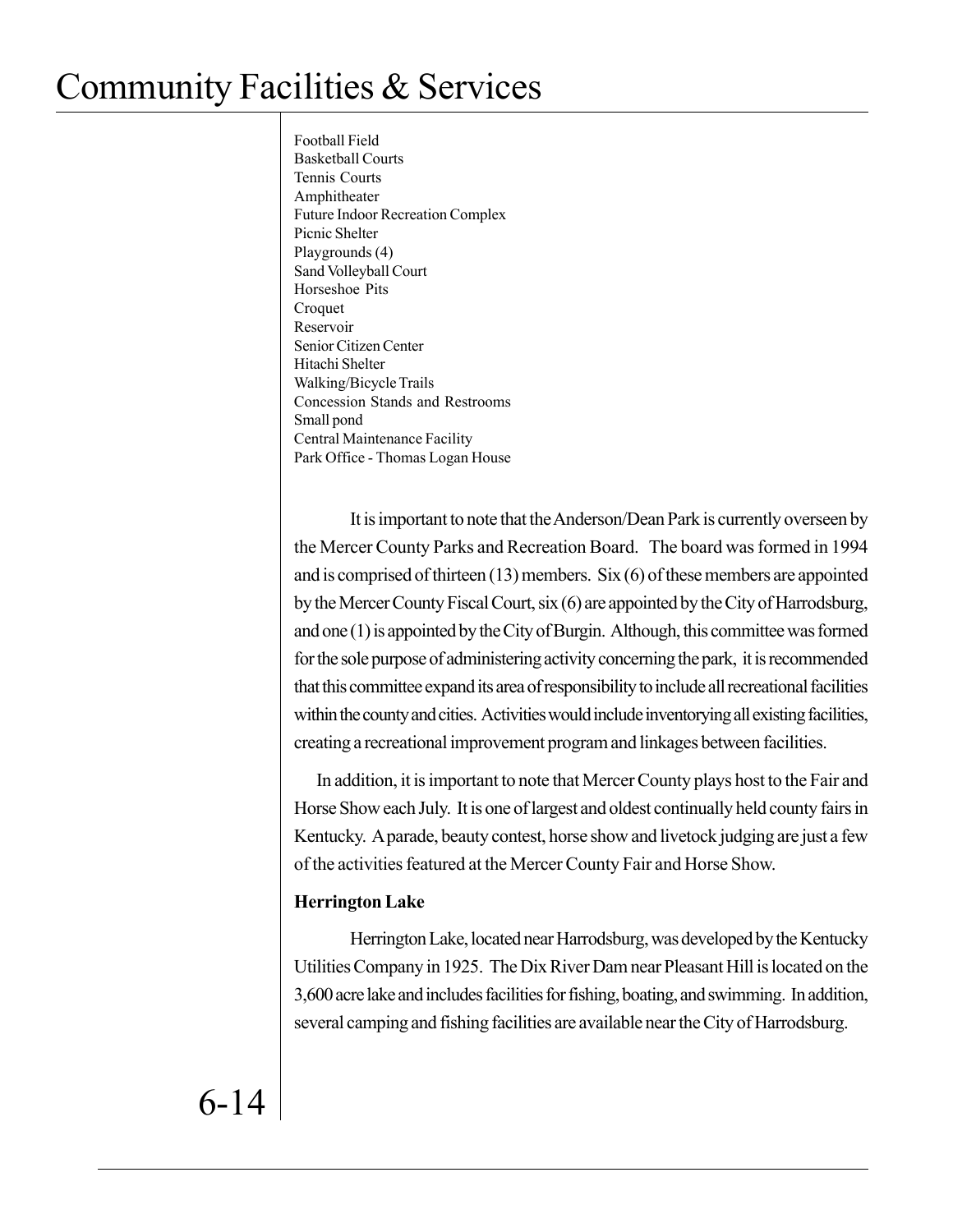#### **Campgrounds and Marinas**

There are three (3) campgrounds and six (6) marinas in Mercer County.

The names and locations of the campgrounds and marinas are as follows:

Cane Run Fishing Marina- 326 Cane Run Camp Road Chimney Rock Campground and Marina - 250 Chimney Rock Road Cummins Ferry Campground and Marina- KY Hwy 1988 Pandora Marine - KY 152 Royalty's Fish Camp- 940 Norm's Camp Road Walker's Mid-Lake Marina- 238 Cedar Lane

### **Bright Leaf Resort**

Bright Leaf Resort, located at 1742 Danville Road along U.S. 127, features a thirty-six (36) hole golf course, a nine (9) hole par three (3) course, pro shop, restaurant, villas, and a health spa.

### **Recreational Opportunities in Harrodsburg**

There are numerous parks and recreational facilities available in the City of Harrodsburg. The YCMA is located in the S.E. Cooke Bulding at the corner of College and Broadway Streets. This building, owned by the City of Harrodsburg, houses their offices, and gymnasium. The YMCA also coordinates the local swim team and leagues for soccer, basketball, volleyball, little league football, and baseball. In addition, the YMCA offers swimming and tennis instruction, pre-school programs, and five (5) after school childcare sites. Future plans include the provision of aerobic and fitness classes in the next year and building a new facility within the next eight (8) years. The site for the new facility has not been selected.

In addition to the YMCA, facilities and services listed above, there are several parks within city limits. The most prominent is Old Fort Harrod State Park which consists of twenty-eight (28) acres and features a full-scale reproduction of the original Fort Harrod. The park also contains the log cabin where Abraham Lincoln's parents were wed, the Mansion Museum, the pioneer's cemetery, and a monument dedicated to the pioneers. The "Daniel Boone, The Man and The Legend" outdoor drama is performed at the James Harrod Amphitheater during the summer.

City parks include Lion's Park, Young's Park, West Lane Park, and Olde Towne Park. Facilities at Lions's Park include the Harrodsburg Community Center which has conference and meeting room areas accommodating up to 300 people.

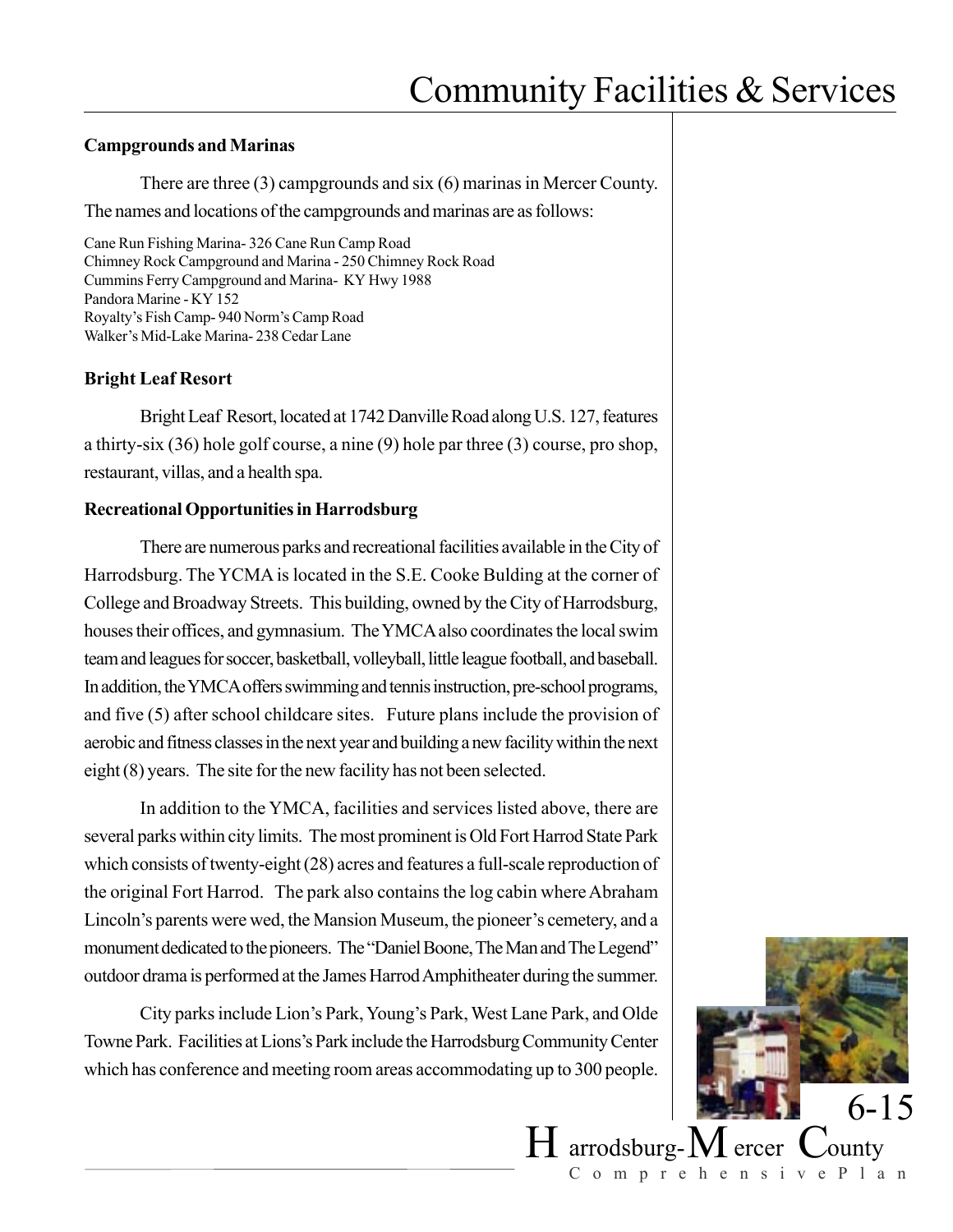In addition to the meeting room, there are three (3) lighted tennis courts. The recreational facilities at Young Park include a picnic area with tables and grills, a shelter house which can be rented by the public and a creative playground. The facilities availale at West Lane Park include a soccer field, a lighted softball field and community meeting rooms. Olde Towne Park is one of the city's newest parks and features a sculptured 14 x 32 foot cascading fountain. Another facility which provides a shelter house and picnic areas is Salt River Park. Other public and recreational facilities in Harrodsburg include an aquatic facility, several tot lots, two (2) tennis courts, and three (3) baseball diamonds located at public schools. Private recreational facilities within the city include several swimming pools, a golf course, and driving range.

## **School Recreational Facilities**

There are a variety of recreational activities available at various schools within Mercer County. The Mercer County School District has a total of one (1) gymnasium, one (1) football field, one (1) soccer field, a band practice field, and several additional fields used for a variety of activities. The Harrodsburg Independent School District has three (3) gymnasiums, one (1) football/soccer field, four (4) tennis courts, and one (1) practice field. In addition, there is a gym, two (2) playgrounds and one (1) basketball court at Evan Harlow Elementary School. The Burgin Independent School District has one (1) gymnasium, one (1) basketball court, one (1) softball court, one (1) baseball field, and a playground.

## PUBLIC PROTECTION

## LAW ENFORCEMENT

Police protection for residents of Mercer County, Harrodsburg and Burgin is provided by four (4) agencies: the Kentucky State Police, Mercer County Sheriff's Office, Harrodsburg Police Department, and Burgin Police Department.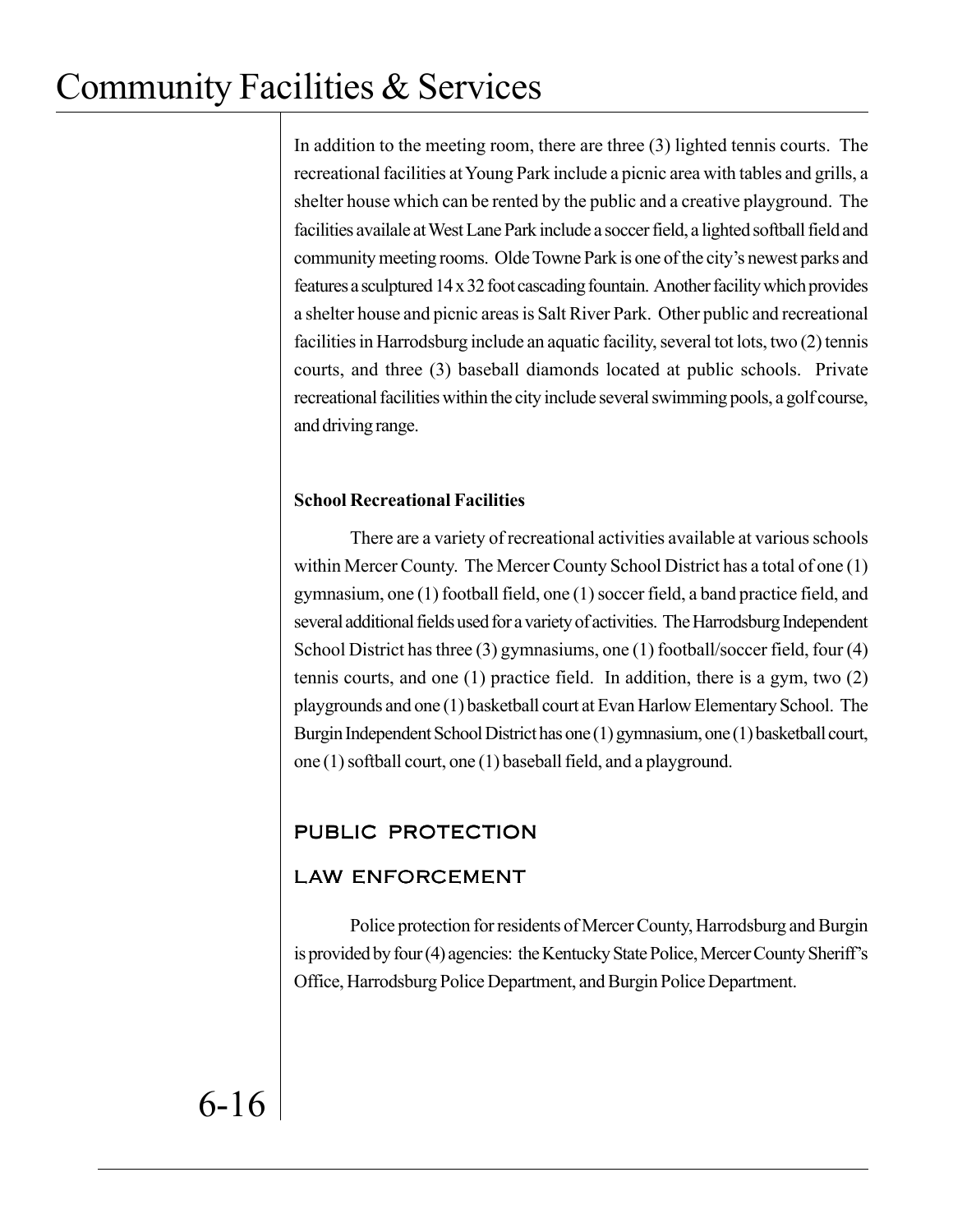### **KENTUCKY STATE POLICE**

Post 7 of the Kentucky State Police Department, located in Richmond, KY at 699 Eastern Bypass, currently serves Mercer County. The department is one (1) of sixteen (16) posts in the Commonwealth and serves the eleven (11) counties of Boyle, Clark, Estill, Garrard, Jackson, Jessamine, Lincoln, Lee, Madison, Mercer, and Owsley. The Richmond Department is a full service post which enforces motor vehicle and traffic laws, performs criminal and complaint investigations, as well as coordinating the collection of information with local and federal law enforcement agencies. In addition to the thirty-three (33) troopers assigned to this post, Post 7 has six (6) detectives, one (1) arson investigator, and eight (8) sworn supervisors.

Mercer County is routinely served by three (3) Kentucky State Police Officers who patrol the county. However, in emergency situtations the county would be assigned additional officers and resources.

### Mercer County Sheriff's Department

The Mercer County Sheriff's Department, located at 224 South Main Street in Harrodsburg, employs one (1) sheriff, five (5) full-time deputies three (3) parttime deputies, two (2) full-time office deputies, and one (1) full-time office clerk. Department hours are from 8:00 am to 4:30 pm on weekdays; however, either the Sheriff or Sheriff's deputies are on call twenty-four (24) hours a day, seven (7) days per week. The Sheriff's office currently utilizes six (6) patrol cars. At the present time, the Sheriff's office does not have any plans for expansion or renovation of their existing building.

In addition to its law enforcement activities, the Mercer County Sheriff's Department also administers the D.A.R.E. (Drug Abuse Resistance Education) Program. They implement this program in the Mercer County and City of Burgin School District by promoting the D.A.R.E. curriculum to assist young people in resisting substance abuse. The program disseminates accurate information on marijuana, tobacco, and alcohol while demonstrating the conequences of abuse, building self-esteem, providing ways to resist and identify peer pressure and alternatives to drug abuse.

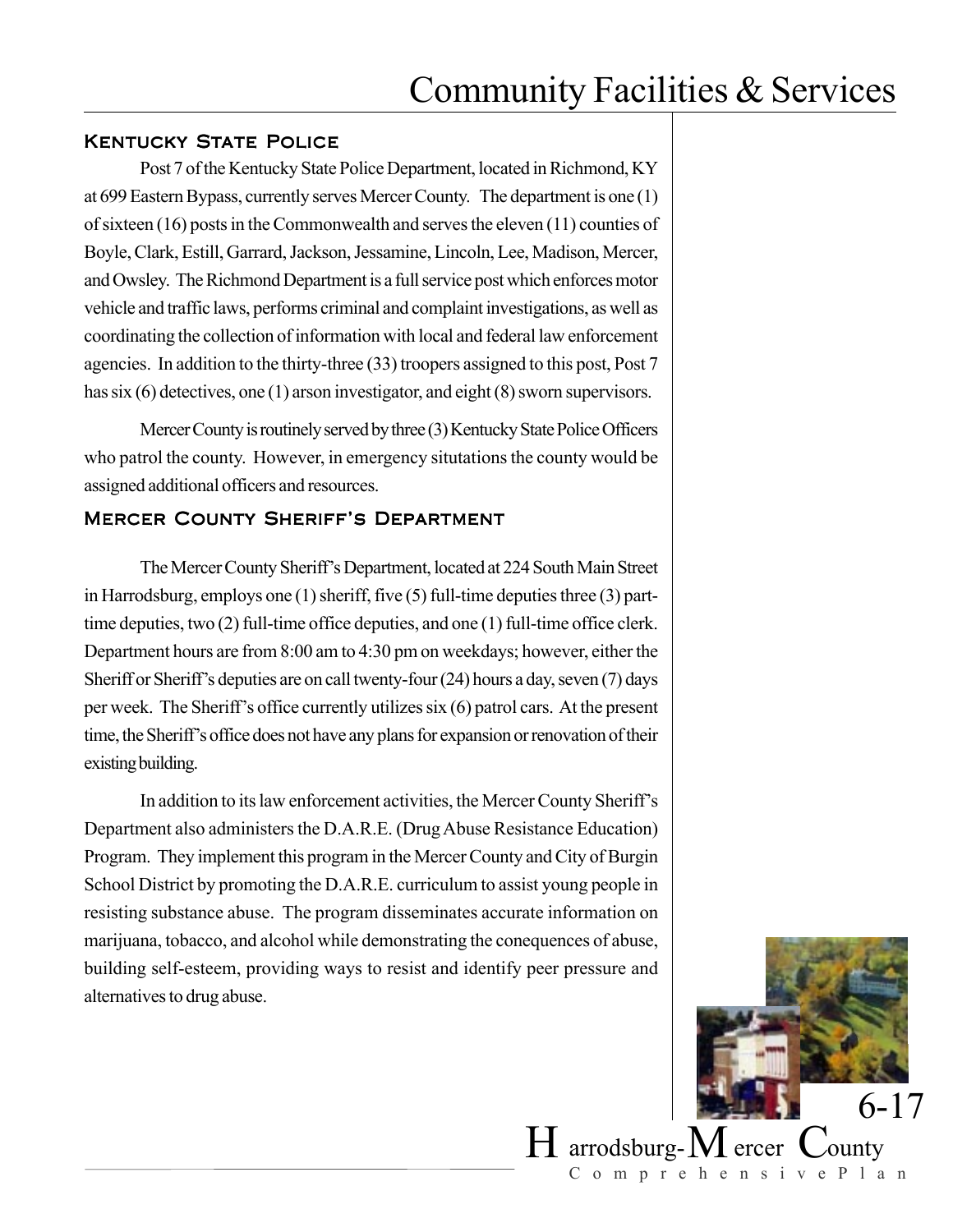## Harrodsburg Police Department

The Harrodsburg Police Department, located at 411 North Greenville Street, currently employs eighteen (18) police officers and has fourteen (14) patrol vehicles. The schedules of the officers are staggered so that the city has someone on duty at all times. The countywide dispatching office is located at the main police station also. The office is open twenty-four (24) hours a day to dispatch all state, county, and city police, as well as the fire and ambulance services.

In addition to law enforcement activities, the Harrodsburg Police Department facilitates transportation and shelter for transients in the county. The department also administers that DARE Program, Safety Quest (with student drivers), Neighborhood Watch, and Crimestoppers.

## Burgin Police Department

The Burgin Police Department is located at 117 South Maple Street in the Burgin Municipal Building. There is currently one (1) police officer on duty. Available equipment includes one (1) police cruiser.

## FIRE PROTECTION

Adequate fire protection is an essential service within any community, often saving lives and property. Manpower, equipment, and a good emergency response system are important considerations, not only for county residents but also for prospective residents and businesses. Fire insurance ratings and the associated insurance premiums are calculated according to the level of operation of each fire department.

In Mercer County, fire protection is provided by five (5) county fire departments and two (2) city departments as shown in Figure 6-3. The Mercer County Fire Protection District is a special taxing district which covers all unincorporated areas of the county. This district is served by five (5) fire stations plus Burgin which has city and county fire departments. All fire departments are voluntary with the exception of Harrodsburg which has paid firefighters. It is important to note that the county has signed a Mutual Aid Agreement with the state to provide or receive assistance from other counties in the event of an emergency. The following is a listing of each fire department and available equipment by department.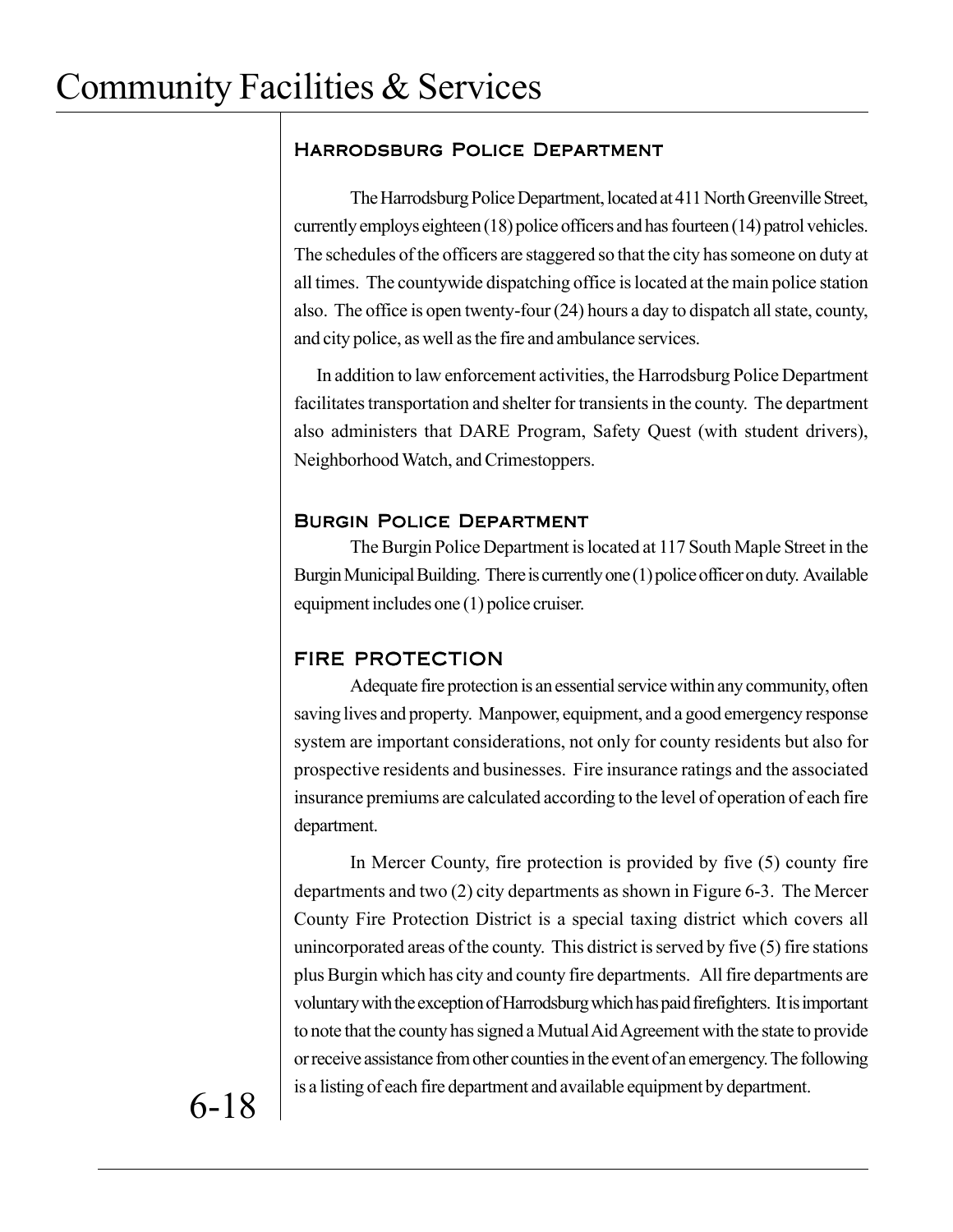### **Mercer County Central Fire Department**

The Mercer County Fire Department, established in 1954, is the most centrally located department for the county (including all volunteer fire departments) and is housed at 200 Morris Drive in Harrodsburg. The fire department has twentysix (26) volunteers and makes approximately 185 fire runs per year. The department has an ISO rating of Class 7 and the following equipment at this location: two (2) engines, one (1) tanker, one (1) utility (grassfire) truck, one (1) rescue vehicle. The engines available in each fire department range in capacity from 750 to 1,500 gpm. The tankers range in size from 1,800 to 2,000 gallons. In addition, the department utilizes the Jaws of Life, a cascade trailer, and various other rescue equipment. As part of their community service, the department also conducts outreach activities in the local schools with the Fire Safety House which demonstrates how to safely evacuate a house in the event of a fire.

### **Cornishville Volunteer Fire Department**

The Cornishville Volunteer Fire Department, established in 1976, is located at 3130 Cornishville Road. The department has twenty-three (23) volunteers and makes approximately twenty (20) fire runs per year. Equipment available to the department includes the following: one (1) engine, one (1) tanker, one (1) utility truck, and one (1) van. It is important to note that this fire department does not have a cascade.

### **Dixville Volunteer Fire Department**

The Dixville Volunteer Fire Department, established in 1992, is located at 2357 New Dixville Road. There are eighteen (18) volunteer firefighters who make approximately twenty (20) fire runs per year. Equipment available to the department includes one (1) engine, one (1) tanker, and one (1) utility truck.

### **Salvisa Volunteer Fire Department**

The Salvisa Volunteer Fire Department, founded in 1968, is located at 2357 New Dixville Road. There are twenty-one (21) volunteer firefighters which serve this department and make approximately 126 fire runs per year. Fire fighting apparatus includes one (1) engine one (1) tanker, and one (1) brushfire truck.

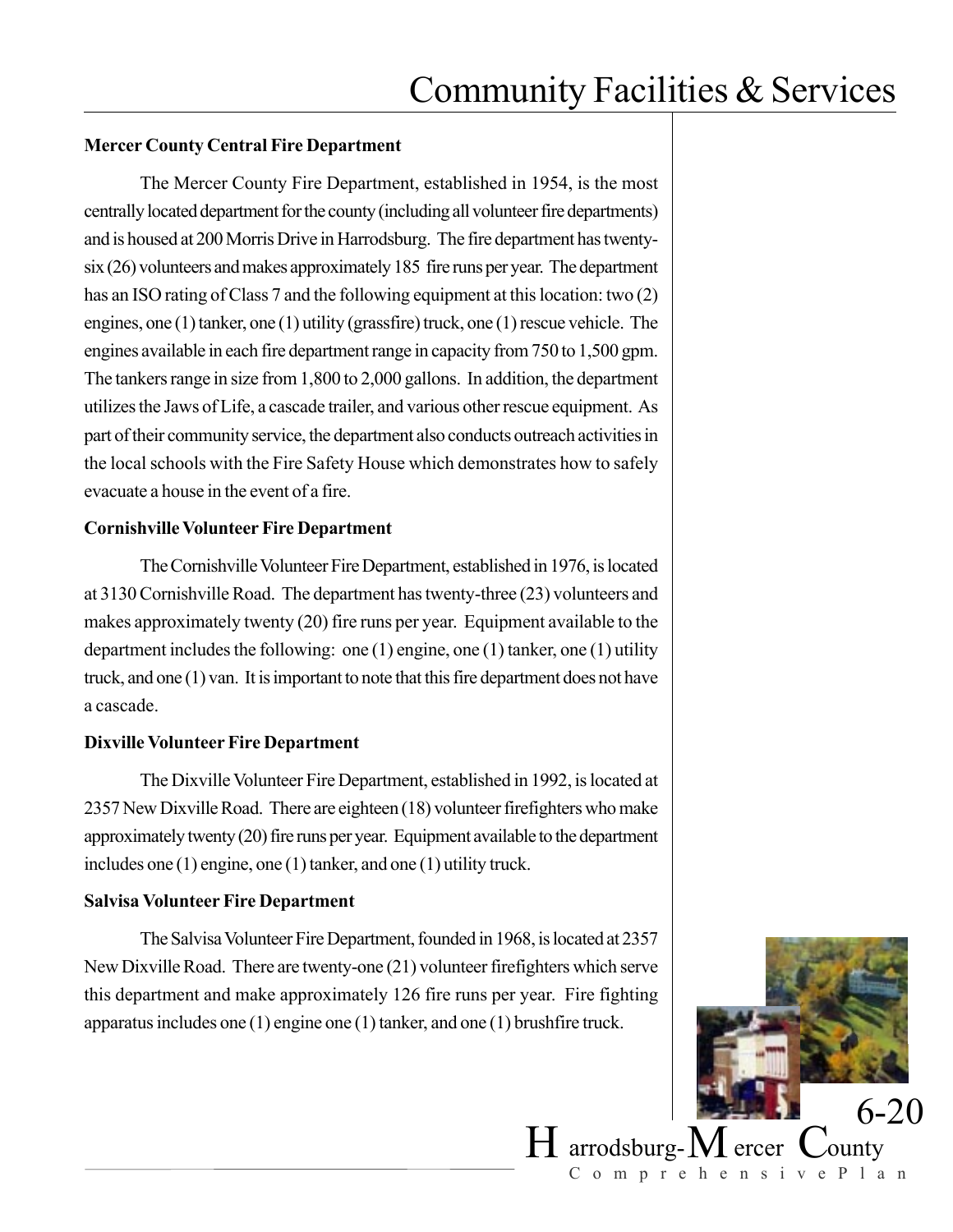## **Terrapin/Duggansville Volunteer Fire Department**

The Terrapin/Duggansville Volunteer Fire Department, established in 1986, is located on SR1160 near Terrapin. There are twenty-one (21) volunteer firefighters which serve this department making approximately thirty-five (35) fire runs per year. Equipment available to the department includes: one (1) engine, one (1) tanker, and one (1) utility (brushfire) truck. A rescue squad is currently being formed and a vehicle approved by the Fire Board.

## **Harrodsburg Fire Department**

The Harrodsburg Fire Department, the sole department for the city, has seventeen (17) paid firefighters and twenty-eight (28) volunteers. The major apparatus available to the department includes: a 105 ft. aerial ladder truck with a 1,250 gpm pump, a 1,250 gpm pumper, a triple combination pumper, and a 1,250 gpm squirt. In addition, the department has a mini-pumper, rescue truck (including casade system), and two (2) officer cars. The ISO has rated Harrodsburg a Class 4 department. Total runs in 2003 exceeded 300 which included fire runs, rescue, and bomb threat response.

## **Burgin Volunteer Fire Department**

The Burgin Volunteer Fire Department has forty (40) volunteer firefighters, twenty-four (24) of which are certified EMTs and six (6) paramedics. Due to the city's close proximity to Lake Herrington, the fire department also operates a rescue unit which includes trained divers. There are two (2) stations colocated in Burgin. One is a city station and the other a county station. The ISO Rating for the City of Burgin Fire Department is Class 6 and Class 7 for the county department. Total runs for 2003 was 227. Of this number, fifty-six (56) runs were fire related and 221 runs were rescue related. Equipment available to each department is shown below:

### **Burgin**

- 
- 
- 1 cascade truck 1 utility truck
- 1 rescue truck
- 1 mobile C.P. trailer

#### **City Fire Department County Fire Department**

2 - 1,250 gpm engines 1 - 1,250 gpm engine 1 - 1,000 gallon tanker 1 - 1,800 gallon tanker

6-21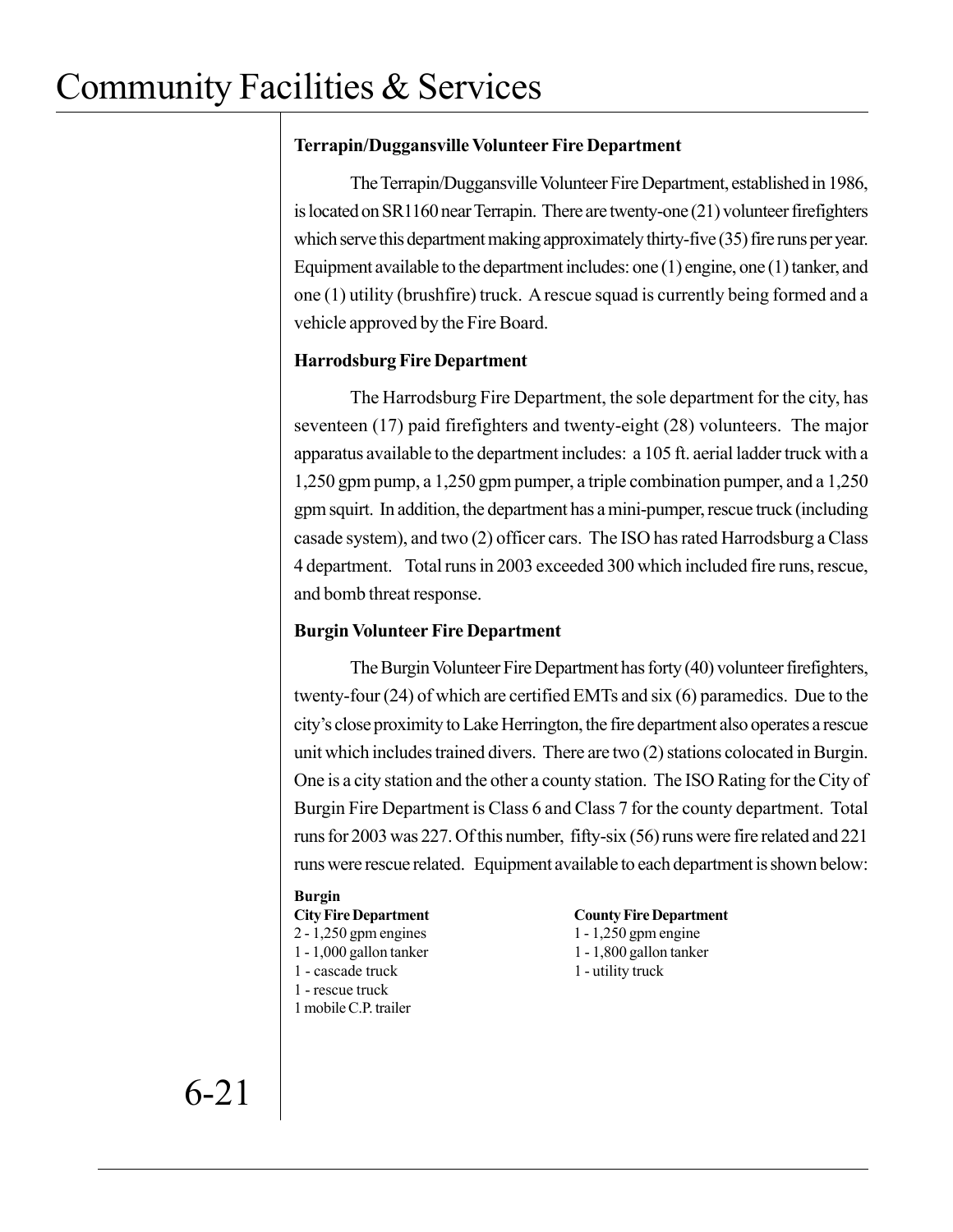## ENHANCED 911

Mercer County implemented the Enhanced 911 system in 1994. Currently, there is one (1) part time employee in the office for Enhanced 911 which is located at the City Hall Annex. The primary responsibility of the Enhanced 911 Coordinator is to ensure that all residential, commercial, and industrial structures within the county are properly addressed with numbers displayed. Addressing efforts involve coordination with the post office and Bell South. A county ordinance requires each residence to have an address posted on the structure or entrance of the driveway. All posted numbers must be readable from the road.

In the future it is recommended that each addressed structure in the city is identified through a Global Positioning System (GPS) in order to more accurately assign addresses. These coordinates could them be used as a basis to establish a GIS mapping system for the county.

## MERCER COUNTY AMBULANCE SERVICE

The Mercer County Ambulance Service is located at 130 Commercial Drive in Harrodsburg. The service is privately owned and contracted to provide service to the county and cities. It is an advanced life support service (paramedic staffed) and is currently operating four (4) emergency vehicles. In addition to providing medical services to the community, the ambulance service performs a variety of educational services to the school systems, ride-along training to the vocational school and treatment for injuries at football games. Personnel also speak to various community organizations and offer classes. As of December 2003, the Mercer County Ambulance Serivce employed six (6) paramedics and fourteen (14) Emergency Medical Technicians (EMTs).

## MERCER COUNTY EMERGENCY MANAGEMENT (EM)

The Mercer County Emergency Management office is located in the Mercer County Courthouse. The Emergency Managment Agency employs one (1) part time person and has three (3) volunteers. This department provides a variety of services to the community including disaster planning, public education for civic groups and schools, promotes weather safety and serves as the advisor to the county's Emergency Planning Committee. The County's Emergency Management Planning

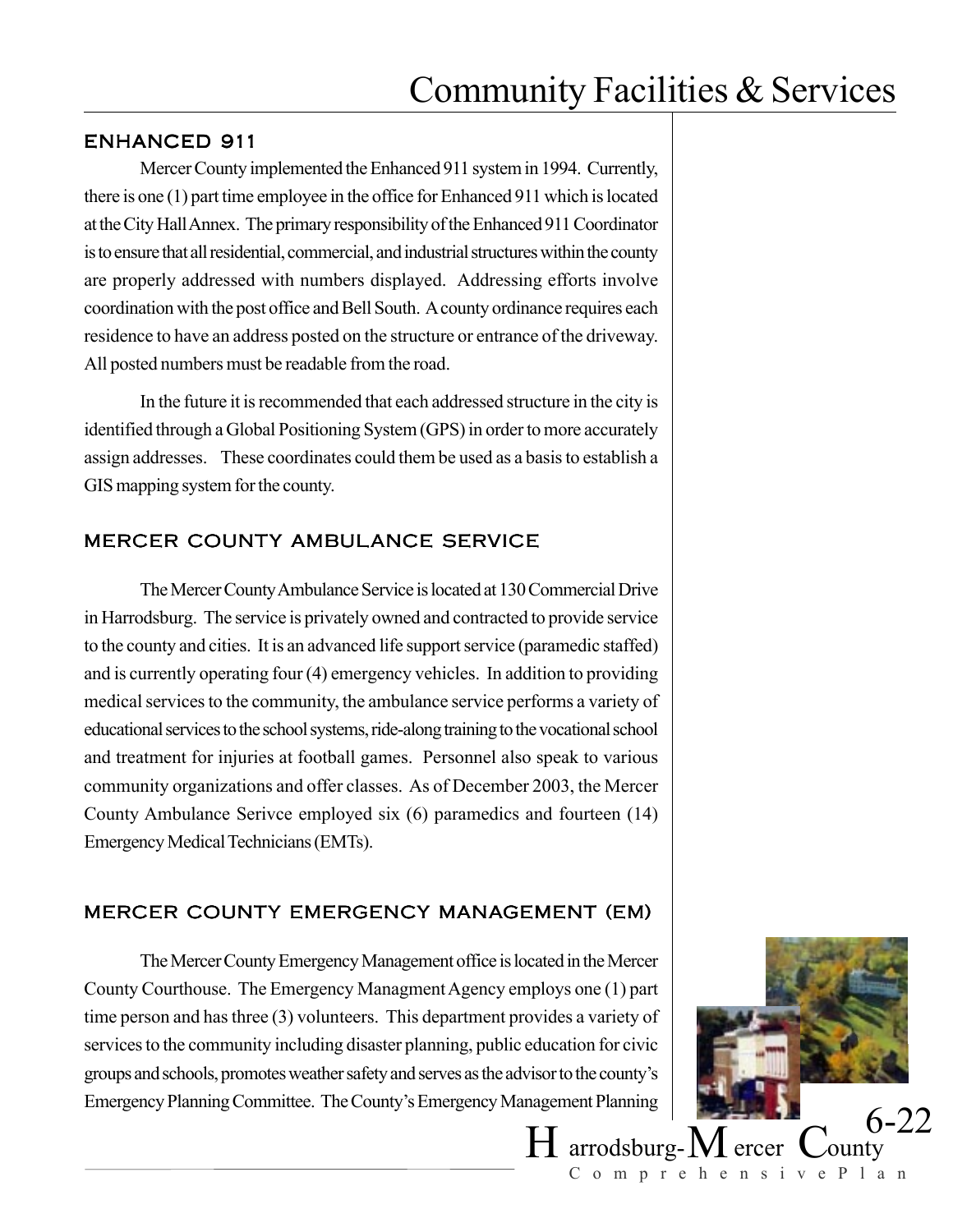Committee consists of twenty-two (22) people in all areas of business and government. However, the senior officials in the county (Judge/Executive and Mayors) are in charge of establishing an Emergency Operations Center and all decision making in the event of an emergency or natural disaster. Although not a primary response agency, Mercer County's EM officer coordinates the actions of the emergency response community.

In 2003, Mercer County received two (2) Homeland Security Grants. The first grant was for \$24,404 and was used to purchase a radio repeater system for fire and police services, gas masks for the ambulance service, and escape hoods for local law enforcement agencies. A second grant was applied for and approved for \$60,000. No equipment has been purchased as a budget for the grant has not yet been developed. Future plans for the Mercer County Emergency Management Agency includes building a separate Emergency Operations Center (EOC) which will house the Emergency Management office and EOC staff. The county's current EOC is located in the Mercer County Courthouse. A site has not been selected for the new building at this time.

## HEALTH FACILITIES

### *The James B. Haggin Memorial Hospital*

The James B. Haggin Memorial Hospital, managed by Alliant Management Services in Louisville, is located on Linden Avenue and is the primary health care facility located in and serving Harrodsburg and Mercer County. The hospital, formerly named Mercer General Hospital, opened at its present location in 1949. The name of the hospital changed from the Mercer County General Hospital to the James B. Haggin Memorial Hospital in 1953. This change was made in honor of James B. Haggin whose family was closely intertwined with the early history of the county.

The patient care team of the hospital treats a wide variety of illnesses and injuries including anemia, asthma, bronchitis, cancer, cardiac arrhymias, depression, diabetes, electrolyte imbalances, emphysema, gastroenteritis, gall bladder, heart disease, hypertension, kidneys, liver, pleurisy, pneumonia, and urinary tract infections. In addition to family and general practice, the staff includes specialists in the following areas: cardiology, endocrinology, gastroenterology, general surgery, gynecology, internal medicine, neurology, orthopedics, oncology, oral and maxillofacial surgery,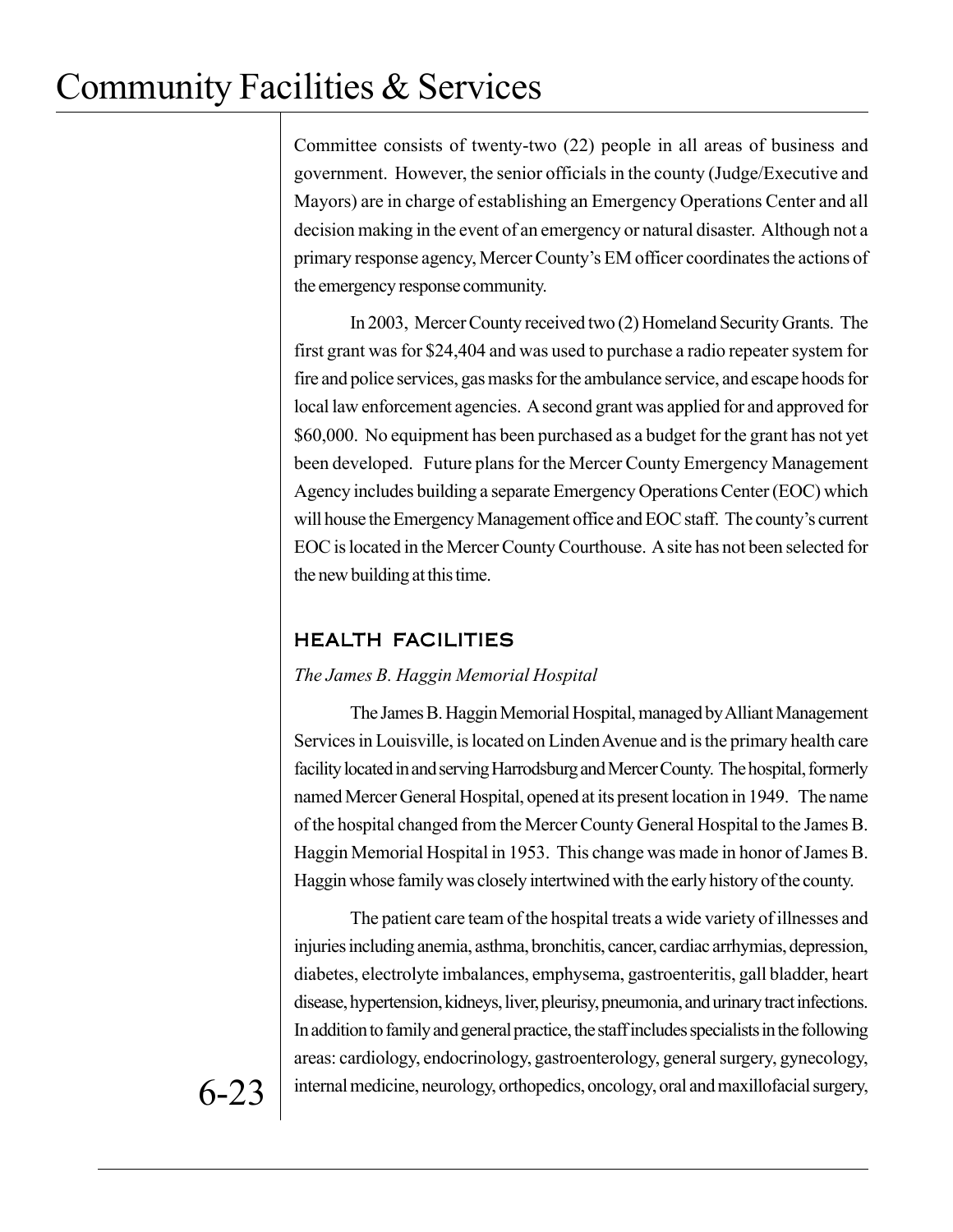otolaryngology, pathology, pediatrics, physiatry, podiatry, pulmonary, radiology, and urology. The hospital has 59 licensed beds (including 25 acute and swing, and 34 long-term care), 47 doctors, 2 dentists, and 1 podiatrist. There are also 56 registered nurses, 24 licensed practical nurses, and 30 CNAs. The emergency department is available 24 hours per day. Outpatient clinics include cardiology, endocrinology, general surgery, orthopedics, neurology, podiatry, and gynecology.

The goals of the patient care team are continuous quality improvement, revenue enhancement, cost effective management, community development, and progressive human resource management. To achieve these goals, the patient care team not only performs a variety of medicial and surgical services but volunteers many hours of commuity service to non-profit agencies and other community projects. A new wing of the hospital will open in October of 2004 to replace the operating rooms, emergency and radiology departments.

#### *Mercer County Health Department*

Harrodsburg and Mercer County are served by the Mercer County Health Department which is located at 900 North College Street in Harrodsburg. The health department, originally established in 1938 on East Office Street, moved to North Greenville Street until May 1996 when it relocated to its present location. The Mercer County Health Department serves as a medical clinic and is stafffed by four (4) full time clerks, one (1) part-time doctor, five (5) registered nurses, one (1) part-time LPN, one (1) part-time advanced registered nurse practitioner, two (2) health educators, two (2) home visitors, and one (1) full-time environmentalist. The administrative staff consists of one (1) director and two (2) administrative assistants. The department's current building houses an auditorium, ten (1) examining rooms, doctor and nurse rooms, an x-ray room and a sanitation (environmentalist) office.

The health department offers a variety of general services, women's services, children's services, diabetes control, tuberculosis screening, health education, vital statistics, sexually trasmitted diseases, H.A.N.D.S. (home visiting program), and a Women, Infants, and Children (WIC) Program which is federally funded. In addition, they offer some environmental programs such as public food services, on-site waste disposal, rodent and varmint control, rabies and nuisance control, radon testing, and private water supply testing.

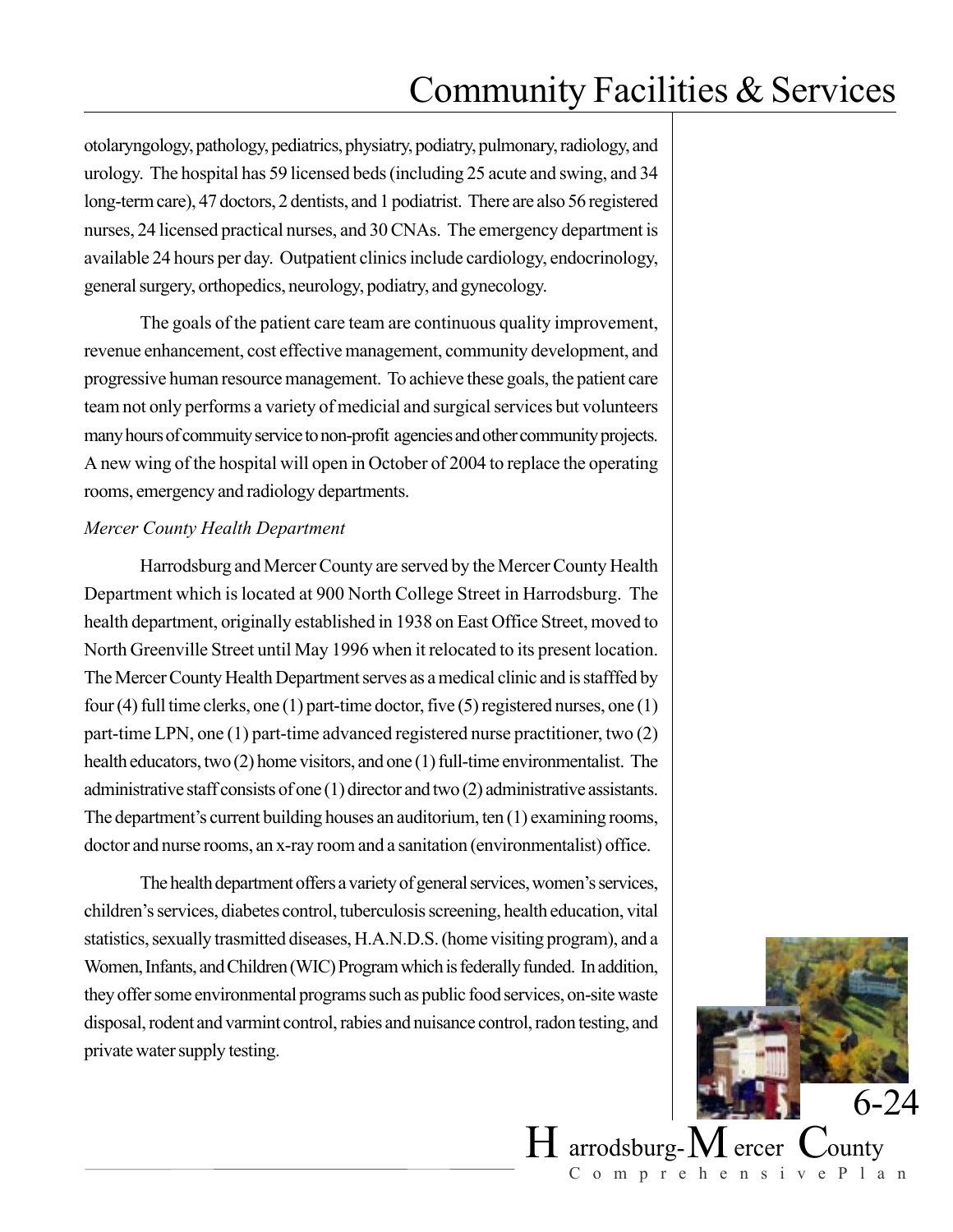## *Alice G. Ransdell Community Comprehensive Care Center*

The Alice G. Ransdell Community Comprehensive Care Center is located at 124 East Office Street in Harrodsburg. This outpatient office serves as the main office for the entire Mercer County team of the Bluegrass Regional Mental Health-Mental Retardation Board which is based in Lexington. A wide variety of services are offered including the following: assessment and screening; individual therapy; group therapy; substance abuse assessment and treatment; crisis intervention; case management for chronically mentally ill adults, and psychiatric care to clients of all ages. These services are available to help Mercer County residents cope with many life circumstances. As a community based center, the Comprehensive Care Center actively seeks opportunities to cooperate with local agencies and organizations throughout Mercer County and makes referrals to other programs in the community as needed. Other locations serving Mercer County are the RISE, CTP, and Sunquest Programs located at 712 Perryville Road in Harrodsburg, the Unity House at 212 South College Street, Rainbow House at 222 East Lexington Street, and Crisis Stabilization Unit located 710 Perryville Road. The Comprehensive Care Center also operates a after hours crisis line (1-800-928-8000) for emergency mental health services. The crisis line is available on holidays and weekends and after 5:00 p.m. during the work week.

## PUBLIC UTILITIES

## WATER SERVICES

Harrodsburg and Mercer County are served by four (4) public water distribution systems: the Harrodsburg Municipal Water Department, the North Mercer Water District, Lake Village Water Association, and Burgin Water Department. Only Harrodsburg operates a water treatment facility. North Mercer Water District, Lake Village Water Association, and City of Burgin purchase treated water from Harrodsburg. Figure 6-4 shows the location of rural water lines in Mercer County.

### *Harrodsburg Water Departmen*t

The City of Harrodsburg is a regional water supplier which provides water service to all of Mercer County (including North Mercer Water District and Lake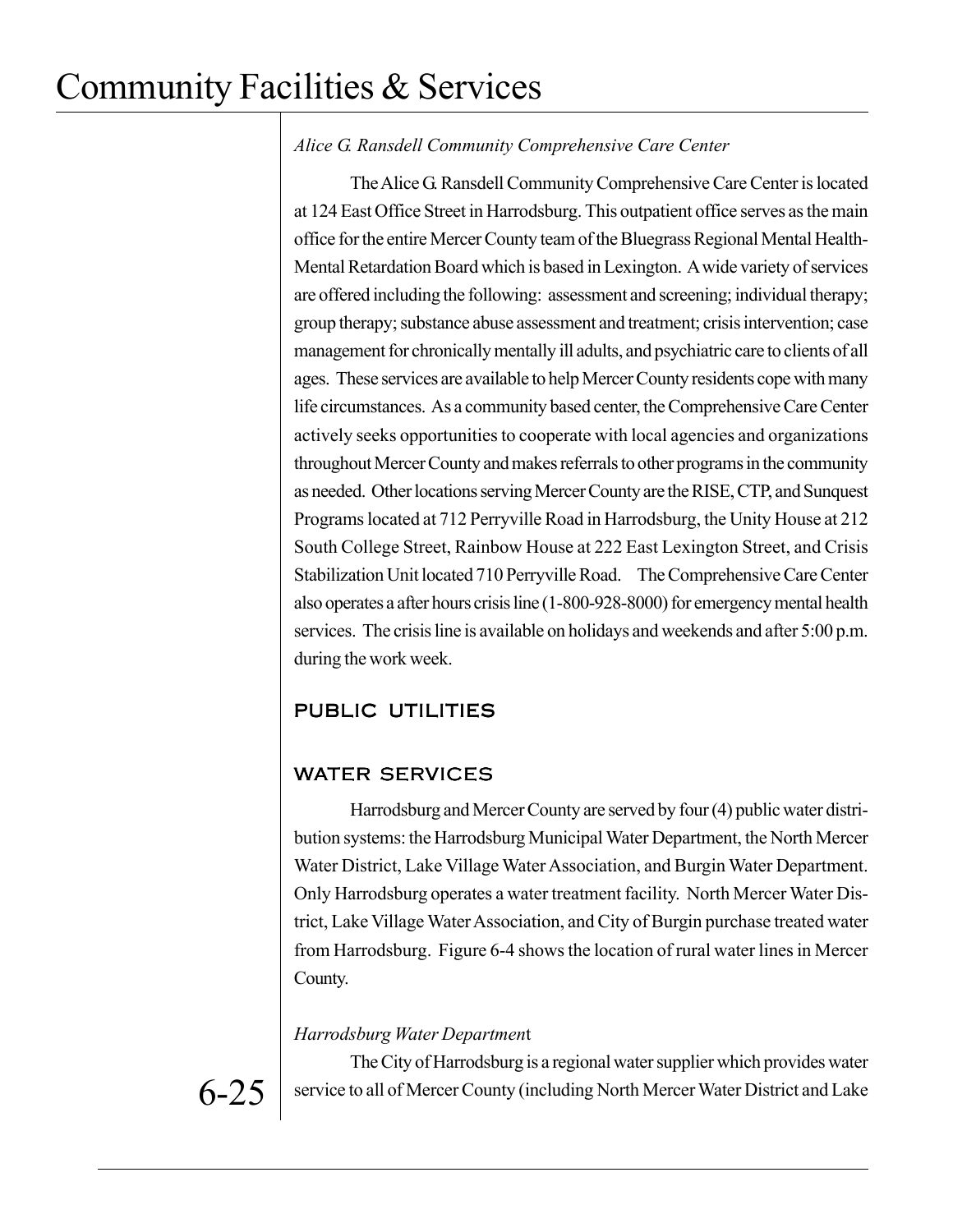Village Water District). The city's 4.0 MGD water treatment plant is located on the Kentucky River approximately five (5) miles east of town. With the exception of the new Bay West elevated water storage tank, constructed in the year 2000, the City of Harrodsburg has not made any significant improvements to its water treatment plant, transmission/distribution system and/or storage system since the late 1970's.

The City of Harrodsburg uses the Kentucky River as its source of raw water supply for its existing 4.0 MGD water treatment plant. At the present time, it is estimated that the Kentucky River provides Harrodsburg with an unlimited water supply. However, it is important to note that the river does experience occasional periods of less than optimum raw water quality (periods of high turbidity after significant rainfall events, periods of higher than normal organic loadings, and occasional "spill events".

The city's current average daily water pumpage is approximately 2.7 MGD, peak month pumpage is 3.0 MGD +/- and peak day pumpage is 3.65 MGD +/-. The city is in the process of conducting a two (2) phase water system improvement program. Phase I of the program was completed in 2003 and addressed the city's most critical needs for water treatment, transmission, and storage. The Phase II Water Treatment Plant Expansion/Upgrade (4.0 MGD to 6.0 MGD) is currently planned as a future (2007/2008) project. A review of historical water production data indicates that average daily and peak daily pumpage have both increased by approximately 1 MGD during the time period of 1990 - 2000. From review of this data, it has been suggested that the City of Harrodsburg should plan for expansion/ upgrade of its existing water treatment plant (from 4.0 MGD to 6.0 MGD) in the next five  $(5) +/-$  years.

Improvements completed as a part of the **Phase I** (2002/2003) improvements program include the following:

#### *Water Plant Upgrading Improvements*

-Replacement of existing gravel support media, and anthracite filter media in four (4) existing filters.

-Installation of a new EPDM membrane roof on the existing water plant filter building.

-Repair/replacement of existing settling basin baffles.

-Replacement of existing motor starters for 2 -400 H.P. raw water pumps and 2 -200

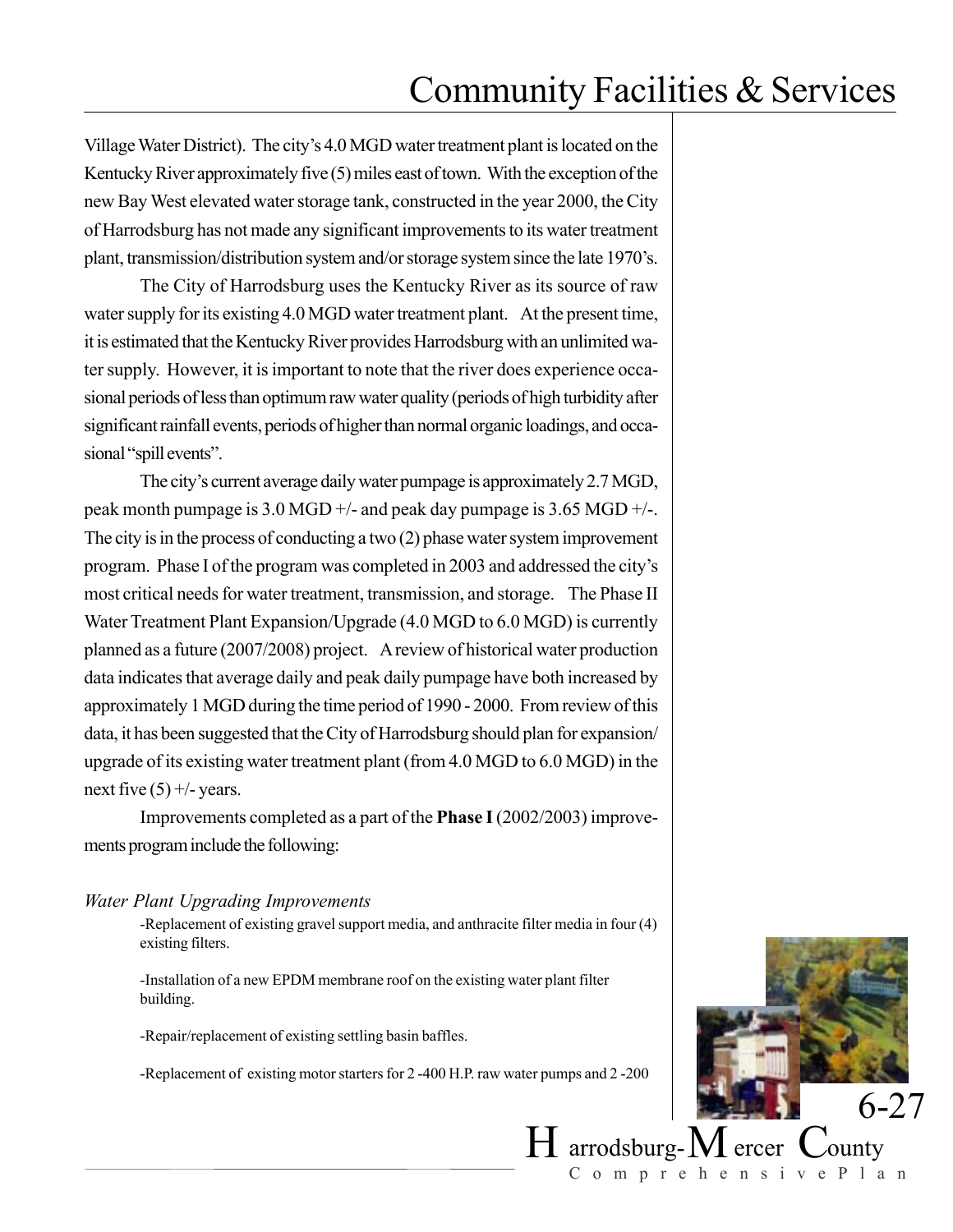H.P. high service pumps.

-Construction of an additional earthern backwash/solids handling sludge lagoons.

#### *Water Transmission/Storage Improvements*

-Construction of a 25,300 L.F. "By-Pass 20-inch transmission main to provide a looping reinforcing main on the north, east, and south sides of the city. The proposed main will tie the existing 12" and 20" treated water transmission mains from the water treatment plant to the existing storage facilities on the north side of the City of Harrodsburg as well as the proposed new tank which is to be constructed on the south side of the City of Harrodsburg.

-Construction of a 7,000 L.F. "Southern Loop" 12" transmission main to provide looping reinforcing connections to tie the proposed "Bypass" transmission main to the existing 8" mains on the south side of the city.

-Construction of a 2,000 L.F. "Cornishville Road Loop" 8" transmission main to eliminate an existing hydraulic bottleneck in the city's existing distribution system which is also a master meter feed point for one of the city's wholesale customers (North Mercer Water District).

-Construction of a new 1.0 MG elevated water storage tank on the south side of the City of Harrodsburg.

Based upon current trends and projections, the City of Harrodsburg will need to expand its existing raw water intake and water treatment facilities in the next five  $(5)$  +/- years. The existing dual 12" and 16" raw water mains and the existing dual 12" and 20" dual treated water transmission mains which deliver treated water to Harrodsburg are adequately sized to convey to proposed expanded water plant capacity of 6.0 MGD. The proposed water treatment plant expansion from 4.0 MGD to 6.0 MGD will also need to address current and anticipated regulatory changes in drinking water standards.

Proposed **Phase II** (2007/2008) future water treatment plant expansion/ upgrading improvements improvements as recommended by GRW Engineers include the following:

## *Raw Water Intake Pumping Improvements*

-New 6.0 MGD Low Service (Submersible) Pumps & Motor Starters

-New 6.0 MGD Raw Water Second Stage (Vertical Turbine) Pumps

 $6\n-28$  -Second Stage Pumping Station Valve Improvements (New pump control valves,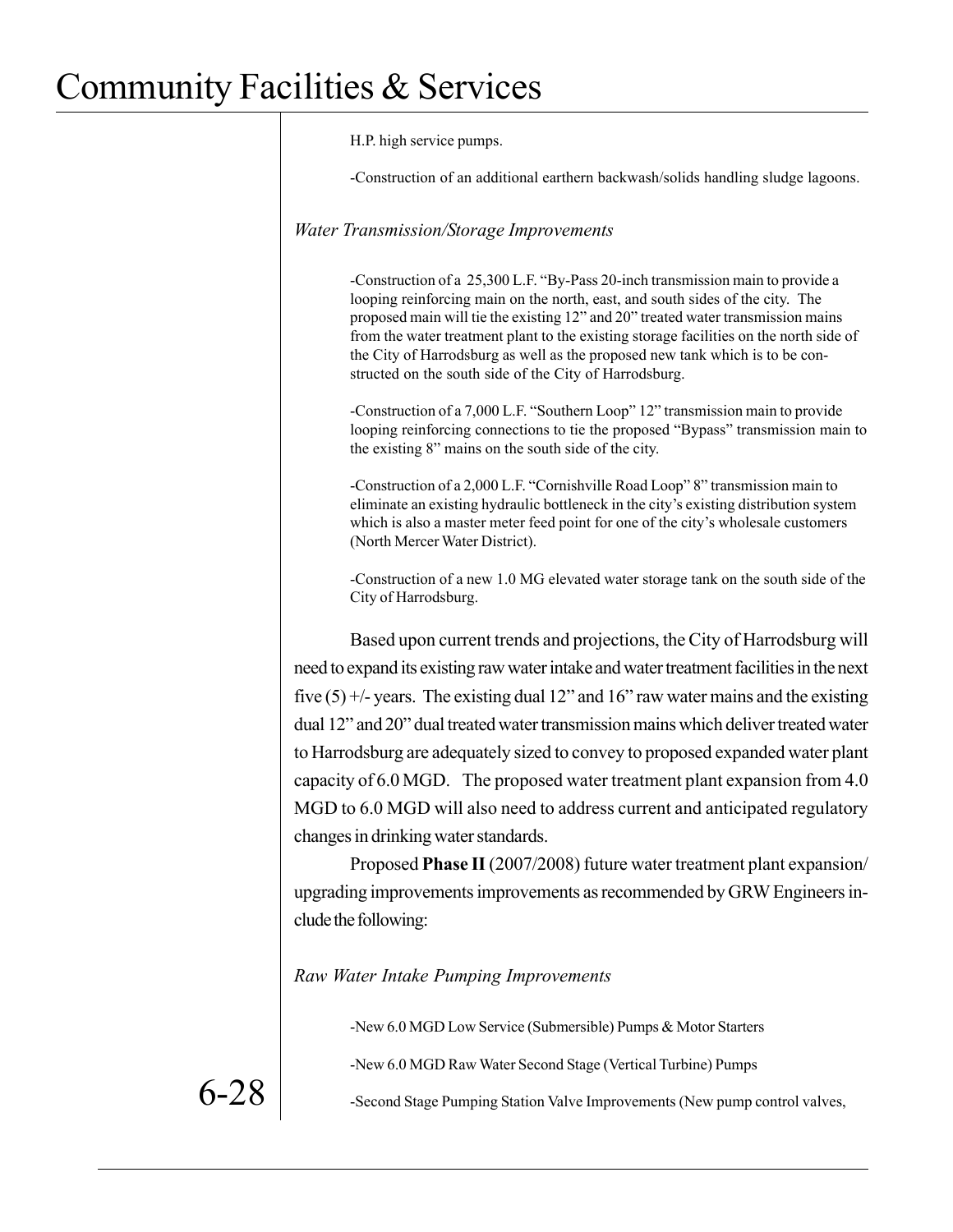new surge control valves).

-Raw Water Pump Well Sludge Removal Improvements

#### *Plant Expansion/Upgrade (4.0 MGD to 6.0 MGD)*

-New Chemical Feed Facilities

-New Chemical Mix Basin

-New 6.0 MGD Ballasted Flocculation/Sedimentation Basins (Actiflo)

-Upgrade "Old" Settling Basins to Second Stage Settling

-Expand Filter Building, Construct two (2) New Filters

-Upgrade Four (4) Existing Filters (valve operators, rate controllers, head loss gauges)

-Add Baffles to Existing Clearwell Capacity

-Construct Additional Clearwell Capacity

-Upgrade High Service Pumps (Pump Control Valves & Surge Relief Valves).

-Upgrade Plant Instrumentation

-Upgarde/Expand Solids Processing/Disposal Facilities

#### *North Mercer Water District*

The North Mercer Water District, which obtains water from the City of Harrodsburg, was formed in November of 1965. The office for the North Mercer Water District can be found in Salvisa at 108 Main Street off of Old U.S. 127. The water district currently employs three (3) state certified Class II-D operators and serves four (4) counties: Mercer, Washington, Anderson, and Boyle. Since commencing operation, the district has grown over 400 percent with more than ninety percent (90%) of the roads within the district's service area having water service. At the end of 1995, the district had 289 miles of water line. The Mercer County portion of the water district includes about eighty percent (80%) of the unincorporated areas. The district's boundaries extend north with the Salt River and are adjacent to Harrodsburg on the west and north sides following a line parallel to and one  $(1)$  mile north of Lexington Road  $(U.S. 68)$  to the Kentucky River. Areas

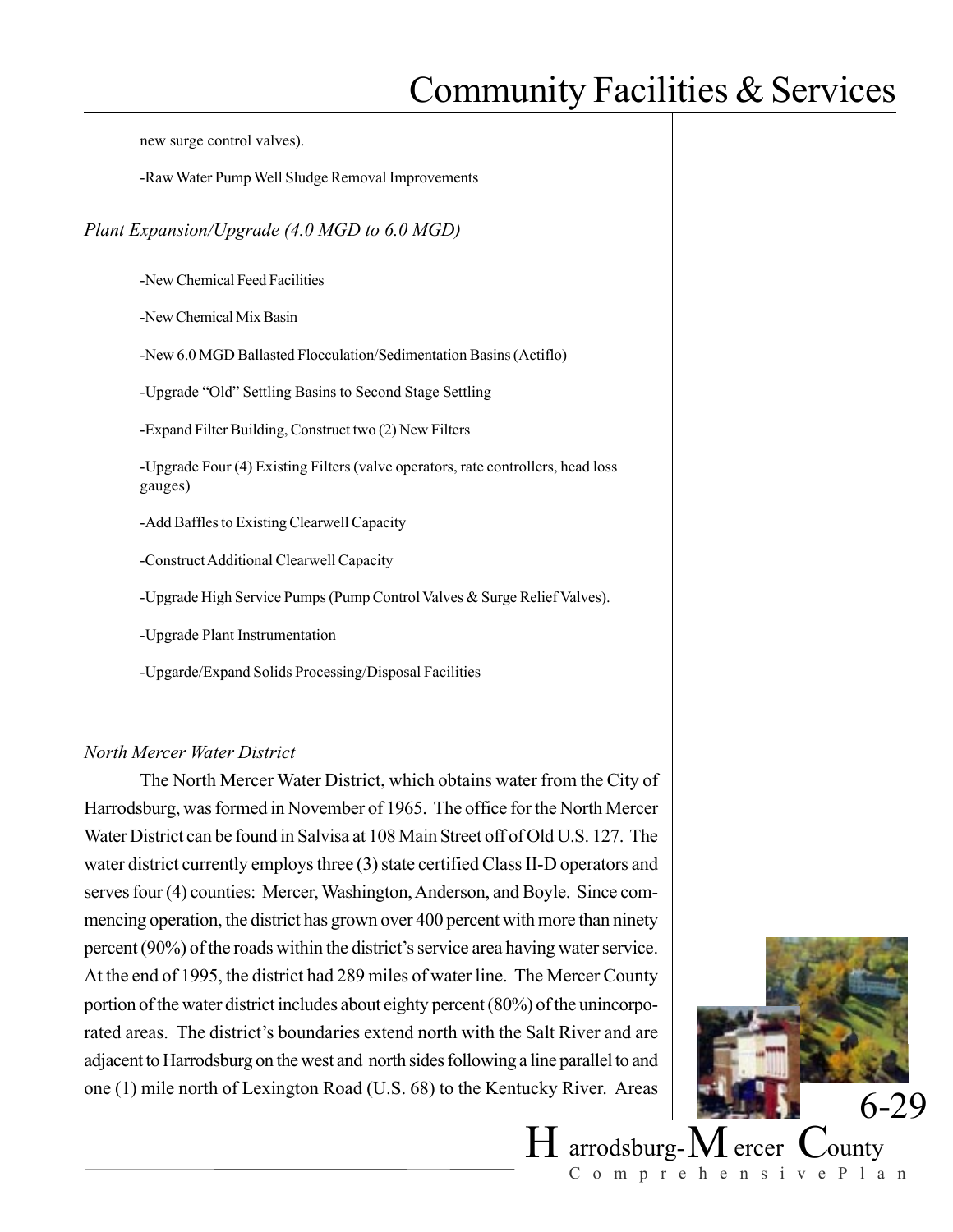receiving North Mercer Water District service are shown in Figure 6-4. The district's 3,883 customers are listed as follows:

| Table 6-6            |               |                             |          |              |                             |
|----------------------|---------------|-----------------------------|----------|--------------|-----------------------------|
| <b>Customer Type</b> | <b>Mercer</b> | Washington                  | Anderson | <b>Boyle</b> | <b>Totals</b>               |
| Residential          | 3,504         | 240                         |          | 27           | 3,778                       |
| Commercial           | 68            |                             | $\theta$ | $\theta$     | 70                          |
| Industrial           | 2             | 0                           | $\theta$ | $\theta$     | $\mathcal{D}_{\mathcal{L}}$ |
| Other                | 39            | $\mathcal{D}_{\mathcal{L}}$ |          |              | 43                          |
| <b>Totals</b>        | 3,613         | 244                         | 8        | 28           | 3,893                       |

Presently the water district has five (5) tanks with various capacities. One (1) tank is located about one (1) mile south of Salvisa on the eastern side of U.S. 127, another is located in Mayo, the third tank is located on the southern side of McCoskey Pike approximately three quarters of a miles east of U.S. 127, the tank located in Rose Hill has been replaced with a tank of greater capacity, and the fifth tank is on Cardwell Road.

The North Mercer Water District purchased an average of 728,491 gallons of water per day from Harrodsburg in 2003. Water rates charged by the district are currently being increased as follows:

 $D_{\text{reno}}$   $D_{\text{ato}}$   $D_{\text{ato}}$   $D_{\text{eno}}$ 

| Culture Kate               | TTODOSUT KAIU       | $\sqrt{0}$ Undige  |
|----------------------------|---------------------|--------------------|
| \$10.50 Min. Bill          | $$10.56$ Min. Bill  | $0.57\%$           |
| \$4.36 per $1,000$ gallons | \$4.42 per 1,000    | 1.38%              |
| \$4.10 per $1,000$ gallons | $$4.16$ per $1,000$ | 1.46%              |
| \$3.89 per 1,000 gallons   | \$3.95 per $1,000$  | 1.54%              |
| \$3.73 per $1,000$ gallons |                     | $1.61\%$           |
|                            |                     | \$3.79 per $1,000$ |

When new development occurs in the North Mercer County Water District, the district will extend the equivalent of fifty (50) feet of water line per customer at no charge, however, beyond this point, the individual or developer must pay for the full cost of extending the lines. Tap-on fees in the district are \$650.

### *Lake Village Water Association*

In 1971, the Lake Village Water Association began its service to customers in south Mercer and northern Boyle Counties. The Lake Village Water Association Office is located north of Burgin on U.S. 33 and employs two (2) Class II-D State Certified Operators. Locations in Mercer County served by the Lake Village Wa- $6-30$  | ter Association include Bright Leaf, Bushtown, Curdsville, Paradise Camp, Lakeview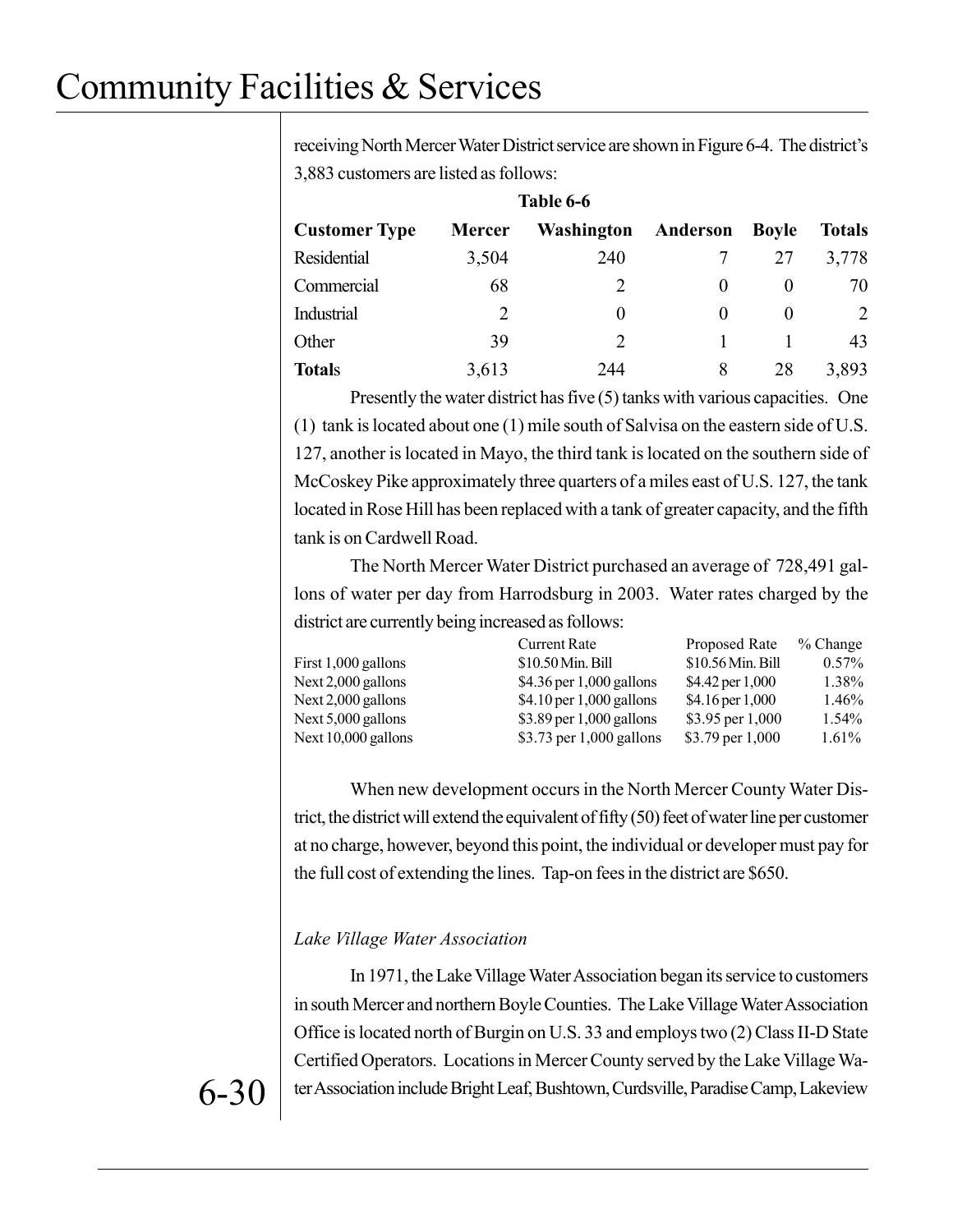Point, Herrington Woods, Chimney Rock, Hagers Camp, Kingfish Camp, Rose Camp, Dry Branch Road, Buster Pike, Ison Lane, Trails End, Cane Run Camp Road, Shawnee Run Road, Curdsville Road, and Webb Road.

When the Water Association was first established they only had a single standpipe on Shakertown Road. However, the Water Association completed the erection of a second 250,000 gallon elevated water storage tank on Montgomery Lane in 1994 and a third 200,000 gallon water storage tank on Lake Village Drive in 1997. The Water Association's seven (7) metering points are as follows:

| <b>Supplier</b>    | <b>Location</b>                                     |
|--------------------|-----------------------------------------------------|
| Danville           | U.S. 127 one mile north of Danville Bypass          |
| Danville           | KY33 $\omega$ Danville Bypass                       |
| Danville           | Water Works Road                                    |
| Danville           | Intersection of Bluegrass Parkway and Lockland Lane |
| <b>Harrodsburg</b> | Moore Lane @ Handy Pike                             |
| Harrodsburg        | Near the Harrodsburg Water Treatment Plant          |
| Harrodsburg        | U.S. 68 & Dry Branch Road                           |

In 2003, the Lake Village Water Association purchased water daily from Danville and Harrodsburg. It is anticipated that water rates will increase in February 2004, although the specific amounts have not been determined. As of January 2004, the rates in effect for water service are as follows:

| First 1,000 gallons per month |  |
|-------------------------------|--|
| Next 2,000 gallons per month  |  |
| Next 2,000 gallons per month  |  |
| Next 5,000 gallons per month  |  |
| Next 10,000 gallons per month |  |

\$14.20 minimum bill  $$5.58$  per 1,000 gallons  $$5.08$  per 1,000 gallons  $$4.62$  per 1,000 gallons  $\text{\$ }4.26 \,\text{per}1,000 \,\text{gallons}$ 

The Lake Village Water Association has just completed the extension of approximately one (1) mile of water line along U.S. 68 from Phillips Lane West. This improvement, funded by the Mercer County Fiscal Court, is complete with the exception of the issuance of permits from the Division of Water and Encroachment Permits from the Department of Transportation. The Water Association has also applied for funding of another water line extension from the Harrodsburg Water Plant on KY 33 cross country to Shaker Village. This extension, expected to be complete in Fall 2004, will also follow U.S. 68 from Shaker Village to A.T. Dean Road, Caanan Road, and Coghill Lane. The project has been divided into two (2)

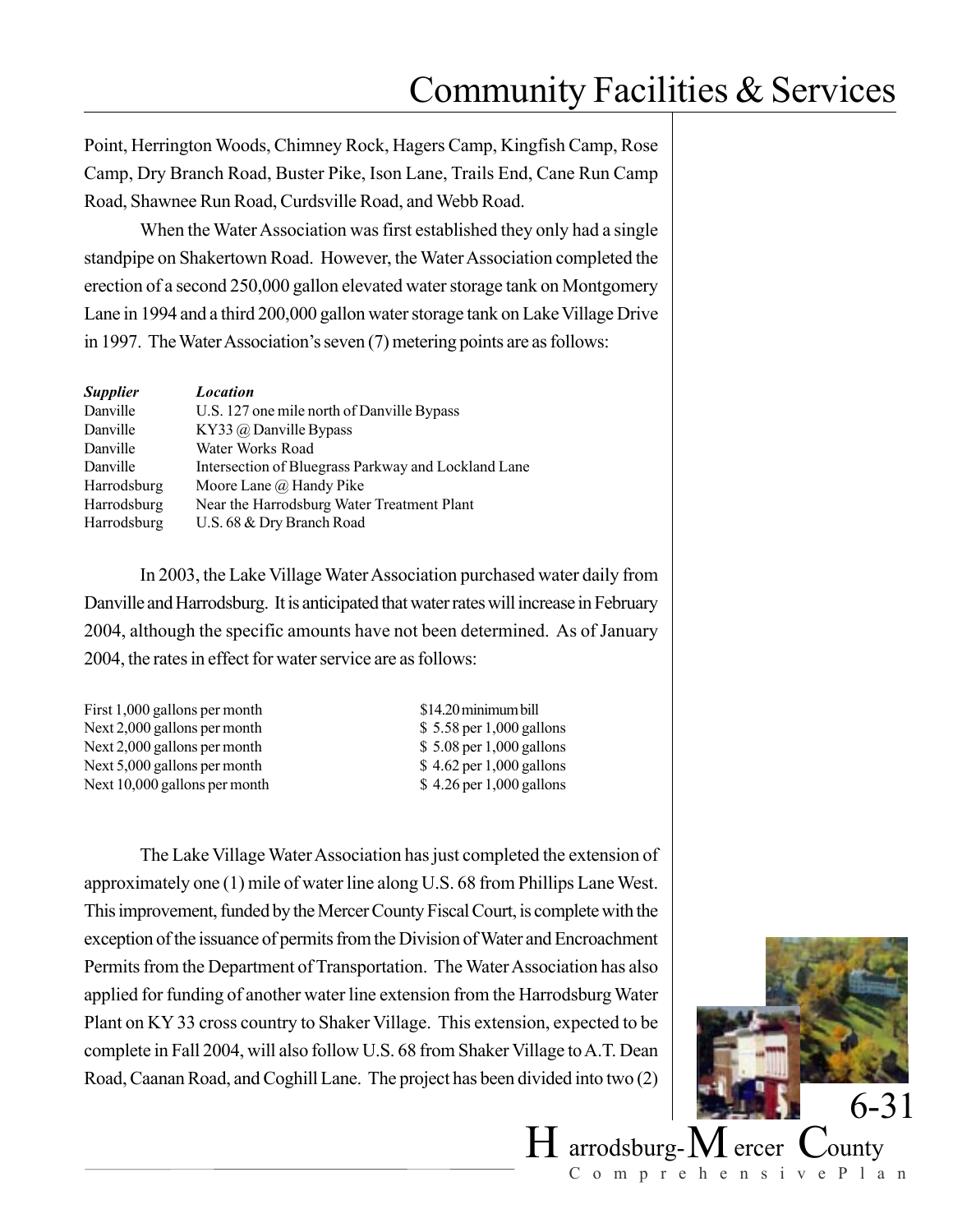phases with a total estimated project cost of \$1,355,000. Of this amount, \$450,000 will be funded with Phase I Tobacco Settlement money with the remaining \$905,000 in funds being provided by Rural Development.

## *Burgin Water System*

According to the Mercer County Water and Sewer Plan, the City of Burgin utilized a spring-fed water supply and had its own water treatment facilities and storage until the year 1958. In this year, the city began to purchase treated water from the Harrodsburg system. Burgin's master meter is located near the intersection of Handy Road with Bailey Lane. At this location Burgin ties into both of Harrodsburg's water supply lines with a single eight (8) inch in diameter line to connect to the Harrodsburg Water Treatment Plant on Ky 33. The two (2) Harrodsburg water lines to which Burgin connects are a twelve (12) and twenty (20) inches in diameter. Even though the Lake Village Water Association water system surrounds the city water system, there are no connections to Burgin.

The Burgin water distribution and storage components were upgraded in 1990 when they received a \$434,000 HUD Grant and FmHA loan financing to erect a 200,000 gallon elevated water storage tank. Since 1990, many additions and improvements have been made and Burgin no longer relies solely upon Harrodsburg's pumping or water storage to provide pressure for the water system. It is important to note that the city just received a STAG Grant in the amount of \$100,000 to repair and repaint it's existing water storage tank. It is estimated that these improvements will begin in April of 2004.

Burgin presently has 482 water customers, 459 of which are residential with the remaining twenty-three (23) being commercial or institutional. Of the total customers, it is estimated that twenty-three (23) reside outside of city limits. Burgin has a single State Certified Class I-D Water Class I-D Distribution Operator . The city's policy on new service to developing subdivisions is that the developer must install water lines and fire hydrants to the city's specifications and that all installations shall meet the approval of the city's inspector.

The following schedule of water rates has been in effect since 1999.

First 100 cubic feet \$7.38 (minimum bill) Next 400 cubic feet \$4.38 per 100 cubic feet (\$17.52) Next 500 cubic feet \$4.08 per 100 cubic feet (\$20.40) Next 1,000 cubic feet \$3.54 per 100 cubic feet (\$35.40)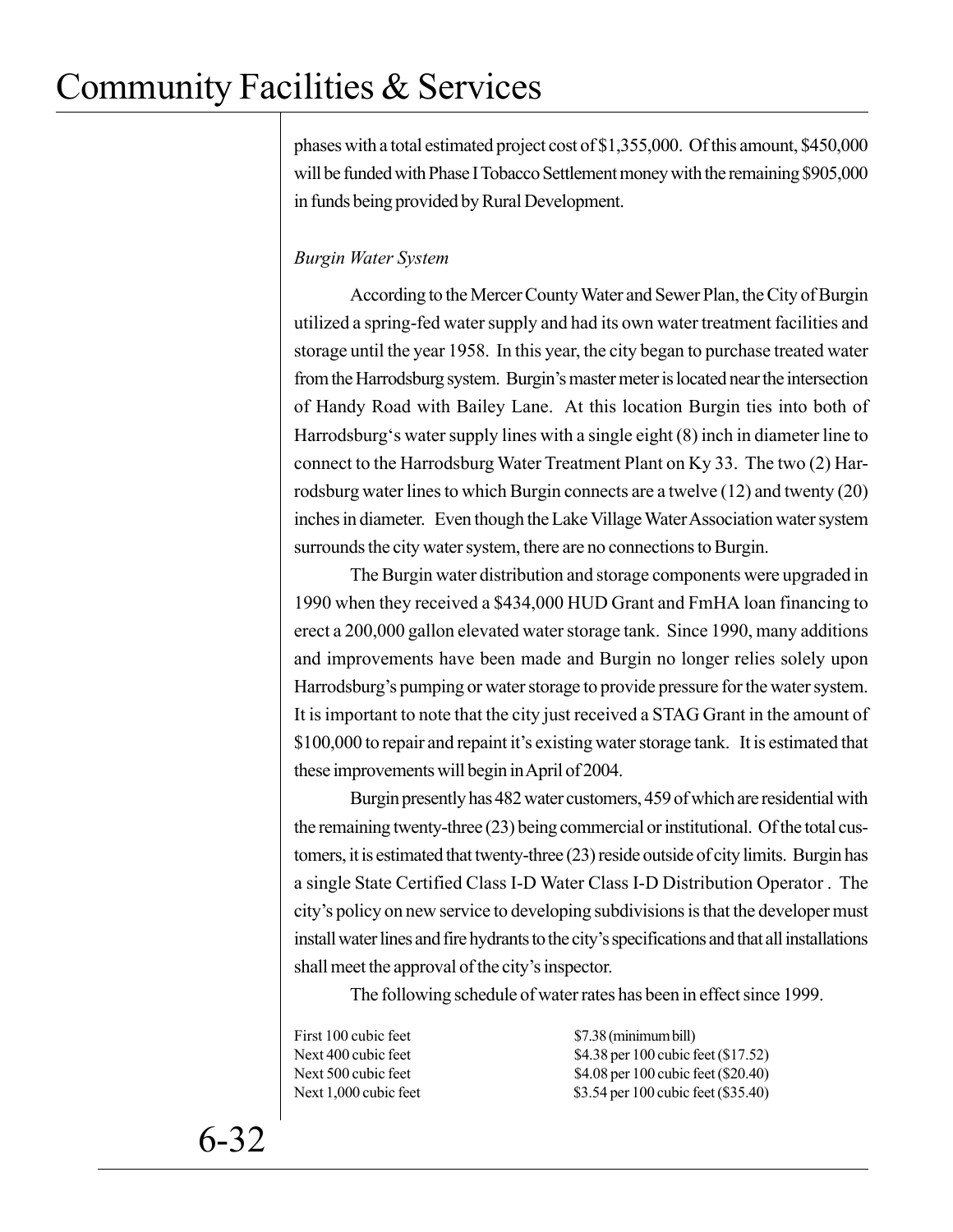Next 2,000 cubic feet \$3.24 per 100 cubic feet (\$64.80) Next 6,000 cubic feet \$2.88 per 100 cubic feet (\$172.80) Next 10,000 cubic feet \$2.34 per 100 cubic feet

However, it is important to note that the city is planning to raise these rates in the near future.

### WASTEWATER

Harrodsburg's water and sewer utilities operate as a direct function of city government, which is of the mayor/commission form. One of four (4) city commissioners serves as the water/sewer commissioner and has a leadership function in respect to these utilities. However, the commissioner's actions are subject to the approval by the full City Commission. The Commission has recently established and filled the position of Chief Administrative Officer in order to have one person oversee the day-to-day operations of the city.

The City of Harrodsburg owns and operates a 2.68 MGD Wastewater Treatment Plant which has a wet weather capacity of 5.32 MGD. The plant is currently operating at an average dry day flow of 1.079 MGD, and an average wetweather flow of 1.679 MGD. The peak daily flow recorded from January 1998 to Jue 1999 was 3.8 MGD. The Harrodsburg Wastewater Treatment Plant, operating under NPDES Permit No. KY 0027421, is located on the northwest side of the city, north of Cornishville Road. The thirty (30) acre site is situated near the confluence of Town Creek with the Salt River. All sewage from the city flows to the northwest through a 27" diameter pipeline before going into the Wastewater Treatment Plant. Originally constructed in the early 1980's the plant provides preliminary, primary, secondary, tertiary, disinfection, dechlorination, postaeration, and sludge handling treatment processes. The City of Harrodsburg has a staff of five (5) to operate and maintain the wastewater plant and collection system.

It is important to note that the Harrodsburg Wastewater Treatment Plant received a Notice of Violation in April 1998 which was the result of an inspection in December of 1997. The Notice of Violation described the Violations as "Failure to Comply with KPDES Permit Conditions; failure to properly operate and maintain the wastewater treatment system; and failure to report spills and bypasses. The specific deficiencies noted from the Division of Water 's review of Discharge 6-33

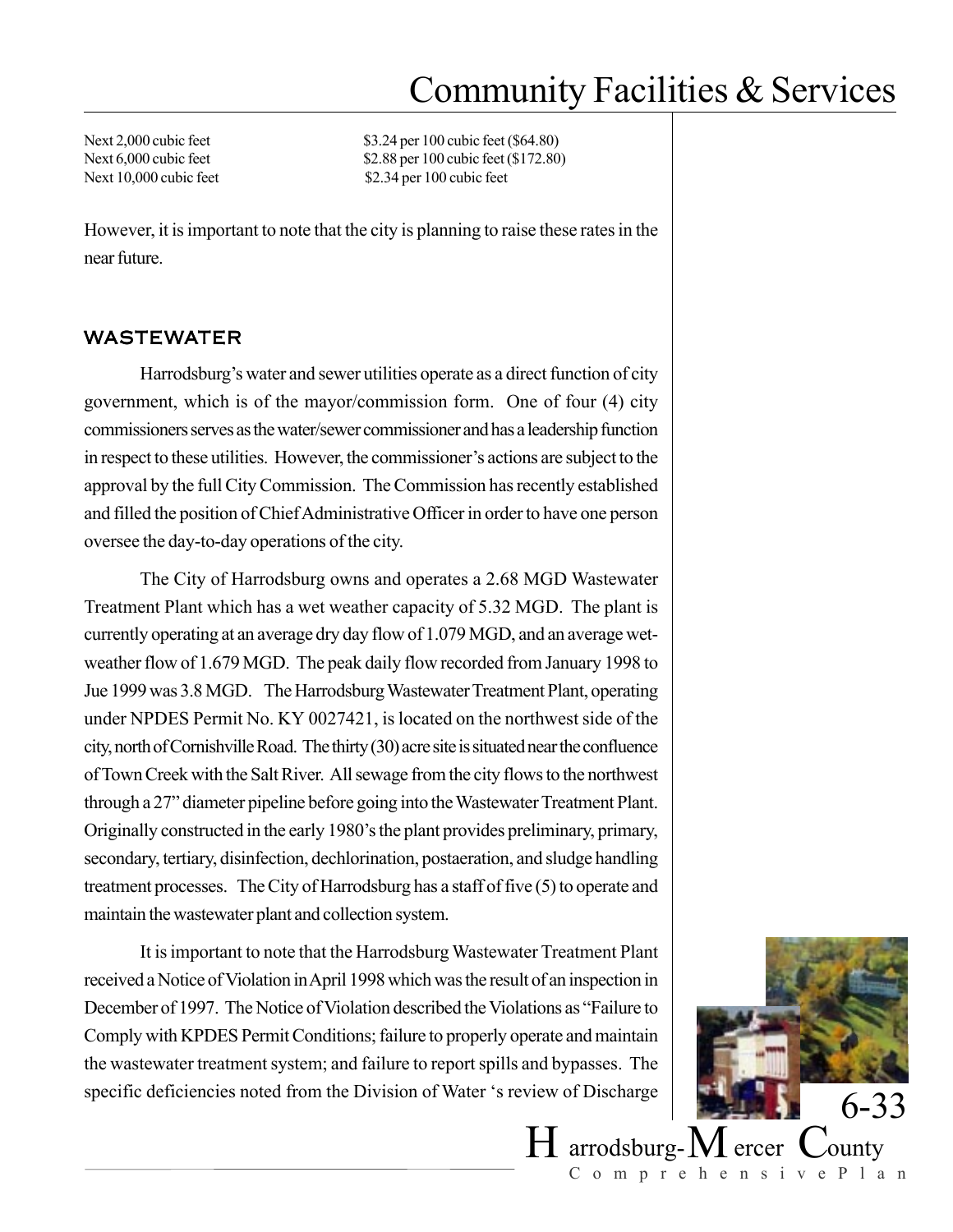Monitoring Reports and Monthly Operational Reports from January 1995 to December 1997 are as follows:

- 1. Biomonitoring has failed for the months of April, June, July, September-November 1995.
- 2. pH was below the minimum requirement in February 1995.
- 3. Fecal coliform was not reported on the DMR for the months of June and November 1996.
- 4. Ammonia Nitrogen exceeded the maximum during February 1997.
- 5. Monitoring frequency does not meet permit requirements of three (3) times per week.
- 6. Flows have exceeded the design capacity of the plant on several days.

The entire wastewater system was placed on sewer sanction on February 11, 1998, allowing no sewer connections without prior approval of the Division of Water. The City entered into an Agreed Order with the Division of Water in September of 1998, and had met all the requirements and deadlines included in the Agreed Order as of December 30, 1999.

In addition to the city's Wastewater Treatment Plant (WWTP), there eleven (11) package treatment plants which are permitted under the KPDES Kentucky Pollutant Discharge Elimination System Branch of the Division of Water, Natural Resources and Environmental Protection Cabinet. The package treatment plants in Mercer County are as follows:

**Package Treatment Plants**

|                                              | -               |                           |
|----------------------------------------------|-----------------|---------------------------|
| Location                                     | <b>KPDESNo.</b> | <b>Average Daily Flow</b> |
| Ben Dor LLC Grocery/<br>Restaurant           | KY0100595       | 310 Gallons/Day           |
| <b>Brightleaf Resort</b>                     | KY0079251       | Unavailable               |
| <b>Brightleaf Estates</b><br>Subdivision     | KY0040835       | 2,167 Gallons/Day         |
| Brightleaf North<br>Homeowners Assoc.        | KY0075027       | 2,727 Gallons/Day         |
| Burgin Independent<br><b>School District</b> | KY0040231       | 8,137 Gallons/Day         |
| Chimney Rock Camp                            | KY0092631       | 1,600 Gallons/Day         |
| <b>Greenview MHP</b>                         | KY0075272       | 3,100 Gallons/Day         |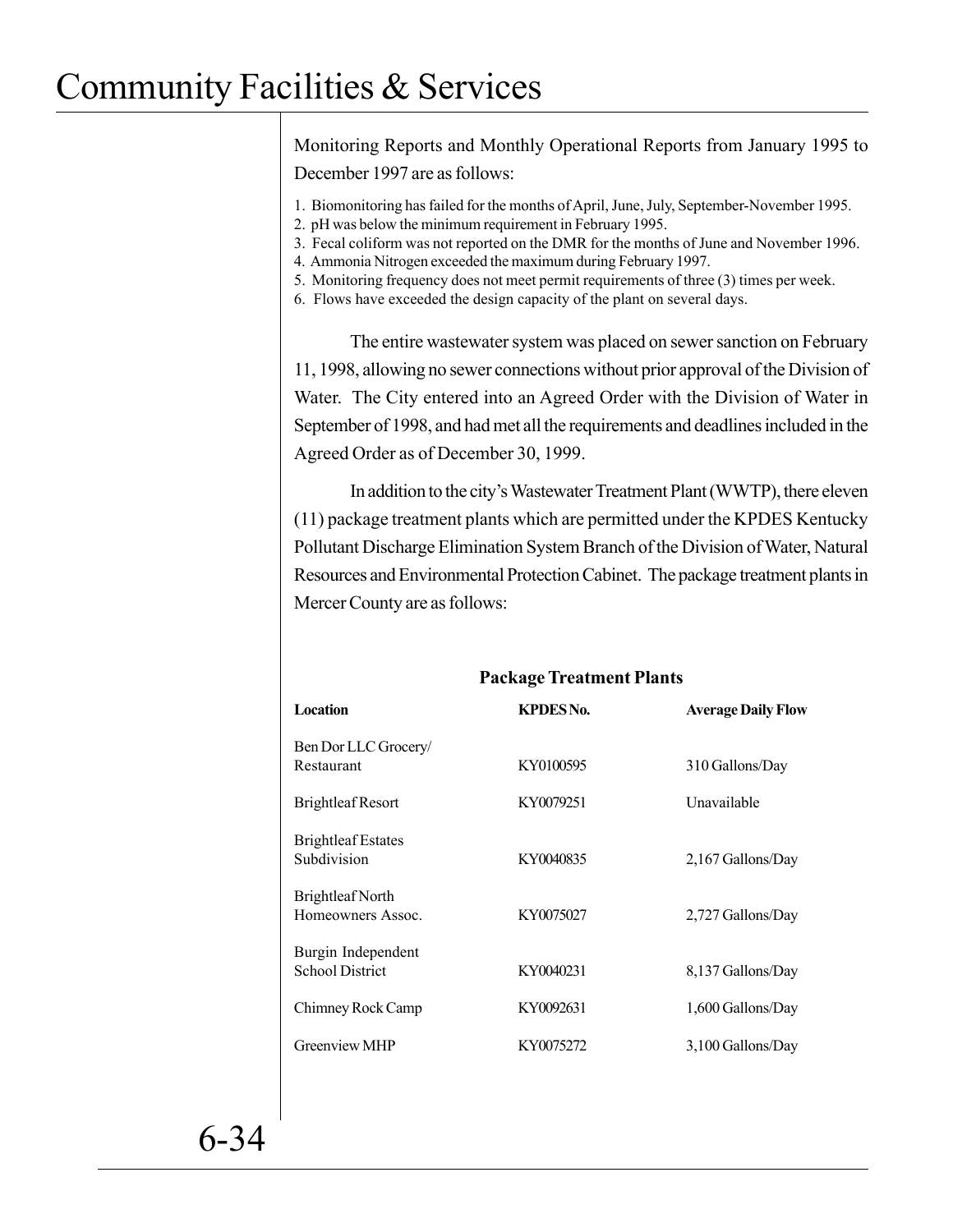| Keystone Brush $\&$<br><b>Contact Company</b> | KY0031844 | $4,000$ Gallons/Day** |
|-----------------------------------------------|-----------|-----------------------|
| Paradise Condo. Co.                           | KY0086550 | 1,791 Gallons/Day     |
| Shakertown Pleasant<br><b>Hill</b>            | KY0040151 | 3,011 Gallons/Day     |
| Village Inn Restaurant                        | KY0027499 | Unavailable           |

\*\*Now Closed

Wastewater disposal for all other residents and businesses within the Planning Area is handled by individual septic tank and drain field systems, with several different forms of treatment being used. These are an estimated 400 households within the sewer planning area that utilize on-site wastewater treatement systems. It has been observed that these are failing or are inadequate. County officials suspect that there are a number of straight-line pipe discharges as well. There are no definite numbers of these situations but the study estimates as many as 40 to 60 on-site systems are inadequate, and that approximately 50 to 75 homes have straight-pipe discharges.

It is important to note that the City of Harrodsburg maintains an Industrial Pretreatment Program regulated by the State of Kentucky. The City has six (6) permitted dischargers: Bay West Paper, Corning Glass, Hitachi, Hallmack Site, County Landfill Leachate, and Modine Climate Systems. The Harrodsburg Wastewater System has zero (0) industrial dischargers that directly utilize their collection system. All Industrial flow is required to be pre-treated, then received final treatment at the Harrodsburg Wastewater Treatment Plant.

In January 2000, a Wastewater Facilities Plan Update was conducted for the City of Harrodsburg by GRW Engineers. The purpose of this study was to evaluate the planning area's wastewater treatment needs. The planning area's original Facility Plan was more than twenty (20) years old and an updated document was needed. In addition, the study was necessary in order for the city to address chronic overflow problems throughout the main collection system. At the time of the update, the city was under an Agreed Order by the Division of Water to accomplish major improvements to the system in order to eliminate the overflows. This study investigated and analyzed the projected flows and alternatives for collecting and treating those flows while accomplishing the elimination of overflow occurrences.

For the purpose of the study, the Harrodsburg Planning Area encompasses approximately 39,700 acres. This boundary was determined by a committee which  $6-36$ 



 $H$  arrodsburg- $M$  ercer  $C$ ounty ComprehensivePlan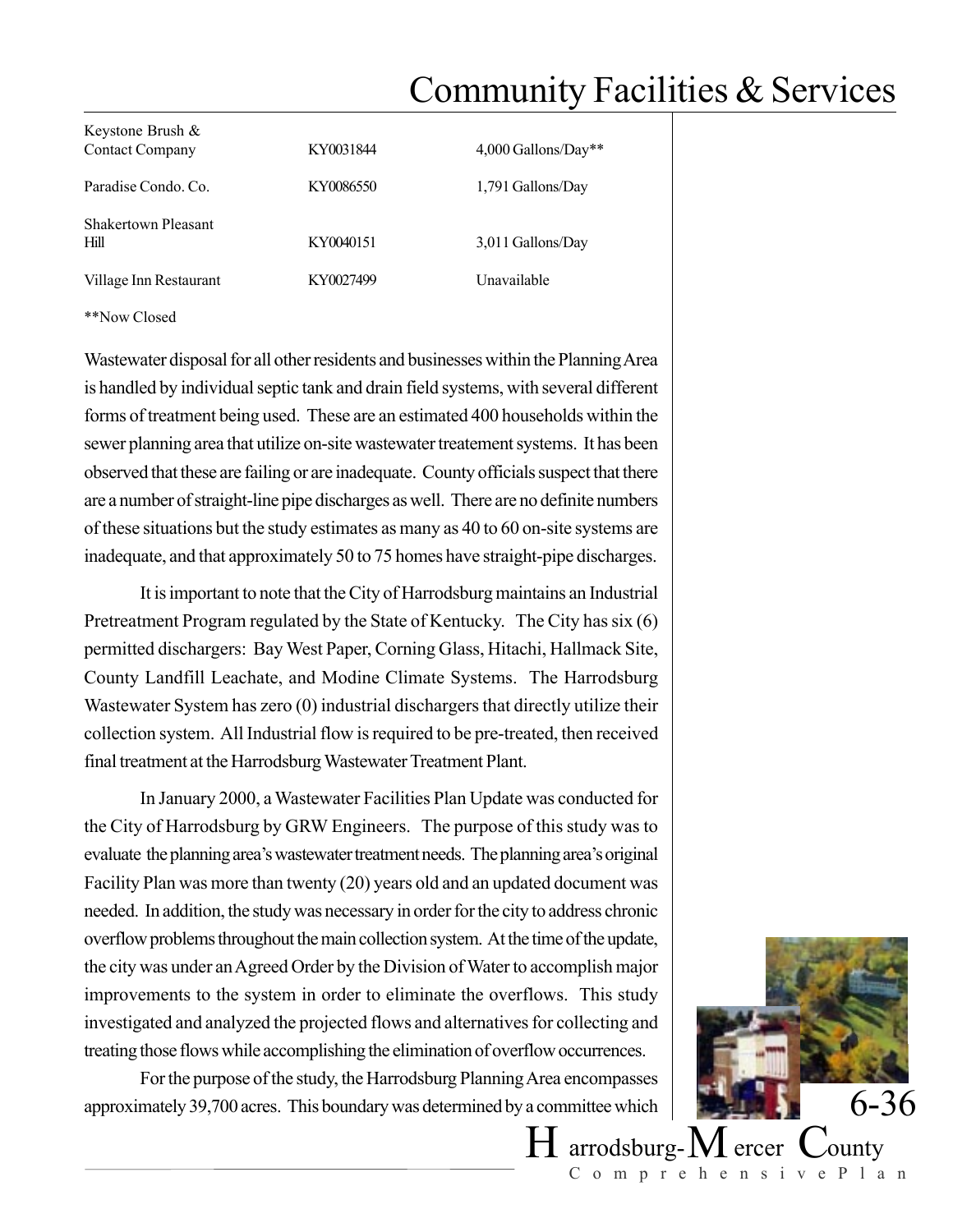consisted of the Mayor of Harrodsburg, Mercer County Judge/Executive, City Commissioners, Health Department Officials and Citizens. The committee worked with GRW Engineers , Inc. and the Planning Section in the Facilities Construction Branch of the Division of Water during the planning process. Factors that affected the determination of the planning area boundaries included: the physical and topographical barriers imposed by the river and terrain; the projected land use and development plans; existing development in the area; and the planning committee's estimates of location and timing of development. The original planning area boundary encompassed the cities of Harrodsburg and Burgin as well as numerous unincorporated communities. The revised boundary has been extended to the east and north to include existing or planned development. The eleven (11) package treatment plants which are located in the planning area are estimated to be eliminated within the twenty (20) year planning period. Current plans are to serve the City of Burgin and surrounding areas by pumping sewage to the Harrodsburg Wastewater Treatment Plant. This project is included in the 11-20 year phase.

Projected wastewater flows from the Harrodsburg Planning Area were based on the City of Harrodsburg and Mercer County Land Use Plans and on the estimated future population of the area. Residential flows were calculated based on the Land Use designation of light to high density in designated areas. Commercial and industrial flows were estimated according to the Future Land Use designations. The rates of development for the various phases were estimated by assuming a percentage of development of the total acreage of each service area. Wet weather flows were estimated by assuming a reduction in I/I upon completion of the system rehabilitation, and then an increase over the next years.

|                            | <b>Existing</b> | <b>Total</b><br>$0-2$ yrs. | <b>Total</b><br>$3-10$ yrs. | <b>Total</b><br>$11-20$ yrs. |
|----------------------------|-----------------|----------------------------|-----------------------------|------------------------------|
| <b>Residential</b>         | 0.91            | 1.32                       | 3.13                        | 4.50                         |
| <b>Commercial</b>          |                 | 1.14                       | 0.64                        | 0.75                         |
| <b>Industrial</b>          | 0.17            | 0.18                       | 0.33                        | 0.40                         |
| <b>Average Dry Weather</b> | 1.08            | 1.64                       | 4.10                        | 5.65                         |
| <b>Wet Weather</b>         | 2.70            | 2.40                       | 2.80                        | 2.80                         |
| <b>Peak Flow</b>           | 3.61            | 4.10                       | 10.25                       | 14.13                        |

## **Harrodsburg Planning Area Projected Wastewater Flows (MGD)**

Future alternatives for serving the planning area were evaluated on the basis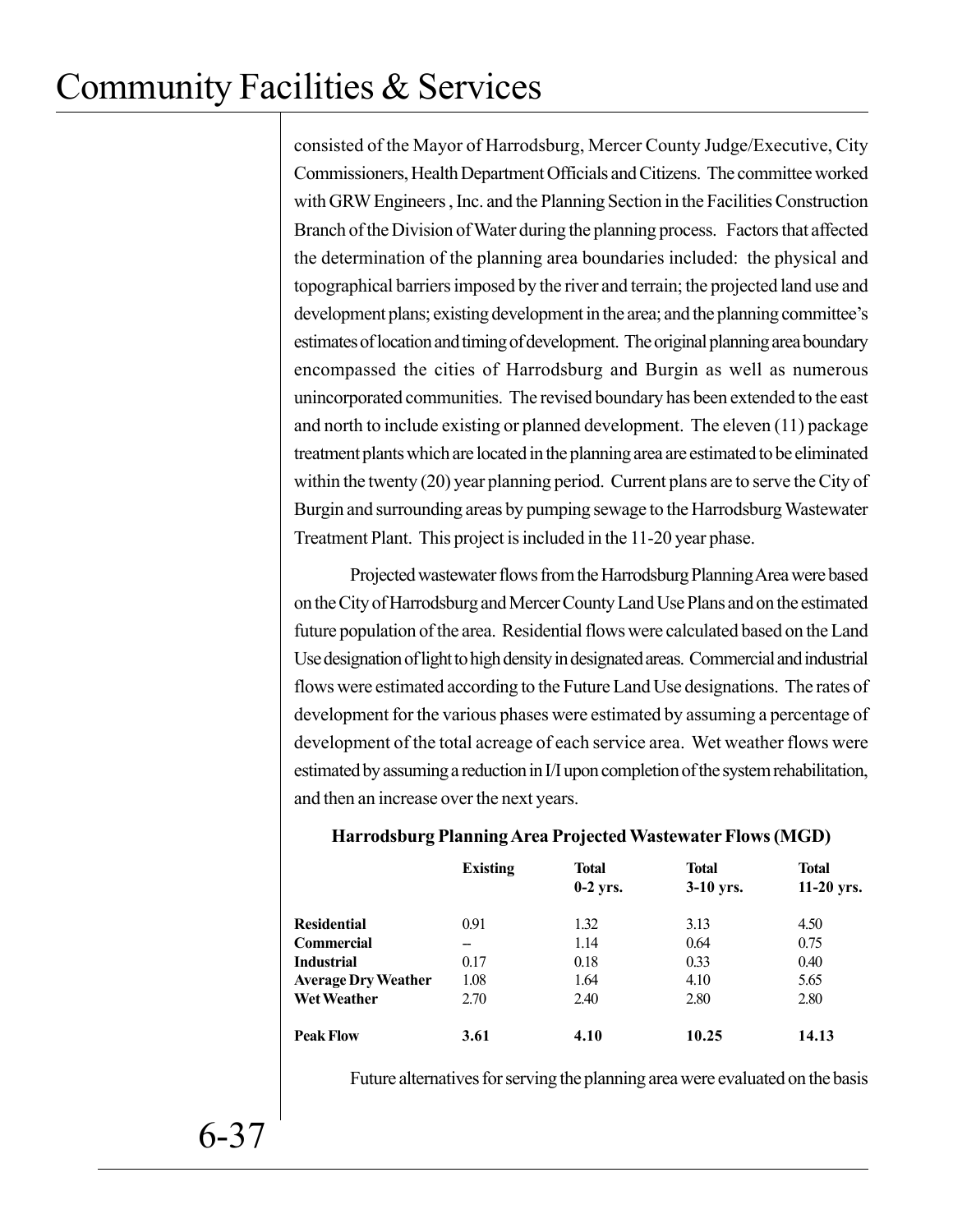of environmental impact, implementability, and the cost analysis of each. The selected alternatives for the planning area are as follows:

#### *Collection System*

The selected alternative for the remediation of the collection system is to install a new interceptor and regional pump station and extend gravity collectors to eliminate pump stations. This alternative has a slightly higher present worth cost, but ranks the best for environmental impact and implementation capability. This alternative fulfills the immediate needs of the existing service area while providing for expansion of the system. It will enhance the planning area by providing service to existing on-site sewage systems and future areas of development.

#### *Wastewater Treatment Plant*

The study concludes that there is not a need for expansion of the Wastewater Treatment Plant within the next several years. The alternatives that were evaluated were those that would address 2002 year wastewater treatment and maintenance issues. Therefore, the alternative recommended by the study was to replace or upgrade essential process equipment. These tasks will satisfy the requirements of the regulatory agency for several years. At the point in time when flows have increased substantially, and plant expansion is needed, the alternatives for that expansion will thoroughly evaluated and analyzed.

### **SOLID WASTE MANAGEMENT**

An effective system of solid waste management is imperative to protect the public health and environment in Mercer County. Solid waste is generated by households, businesses, industries, and institutions. As the number of generators increases, the task of planning for pickup and disposal becomes more difficult. In consideration of the potential growth and development in Mercer County, careful proactive planing on solid waste issues must come to the forefront.

Mercer County was designated as a Solid Waste Management Area by the action of the Natural Resources and Environmental Protection Cabinet in May of 1991 and was empowered to create a Waste Management District in accordance with KRS 109.115. The Waste Management District includes the Cities of Harrodsburg, Burgin and all other incorporated areas of Mercer County. The Mercer County Fiscal Court is responsible for implementing the Solid Waste Management